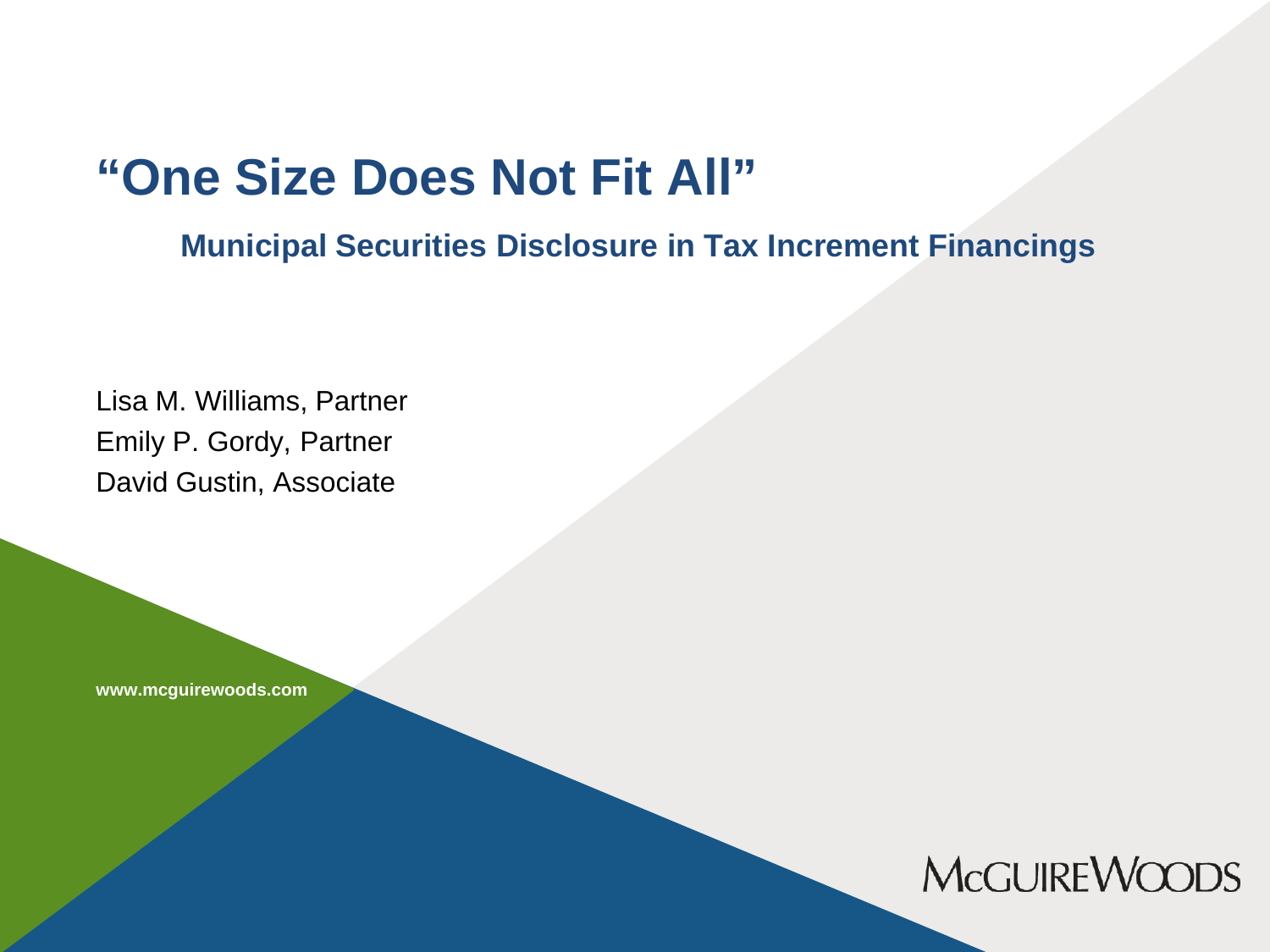"We do not believe that the municipal market lends itself to a *one size fits all* approach to regulation but there should be a few basic requisites to participation in the public markets … Beyond these basic requirements, given the differences among issuers and debt instruments offered in the municipal market, it is difficult to prescribe specifics for either the contents of official statements or financial statements."

> - Mary Colby, National Federation of Municipal Securities Analysts Industry Practices and Procedures Chair <sup>1</sup>

(1) Letter dated October 6, 2010 from Mary Colby to The Honorable Elisse B. Walter Commissioner with the U.S. Securities Exchange Commission. The National Federation of Municipal Analysts is a not-for-profit association with "goals of promoting professionalism in municipal credit analysis and furthering the skill level of its members through educational programs and industry communication, providing an informed perspective in the formulation of legal and regulatory matters relating to the municipal finance industry, and facilitating the flow of information between investors and issuing entities."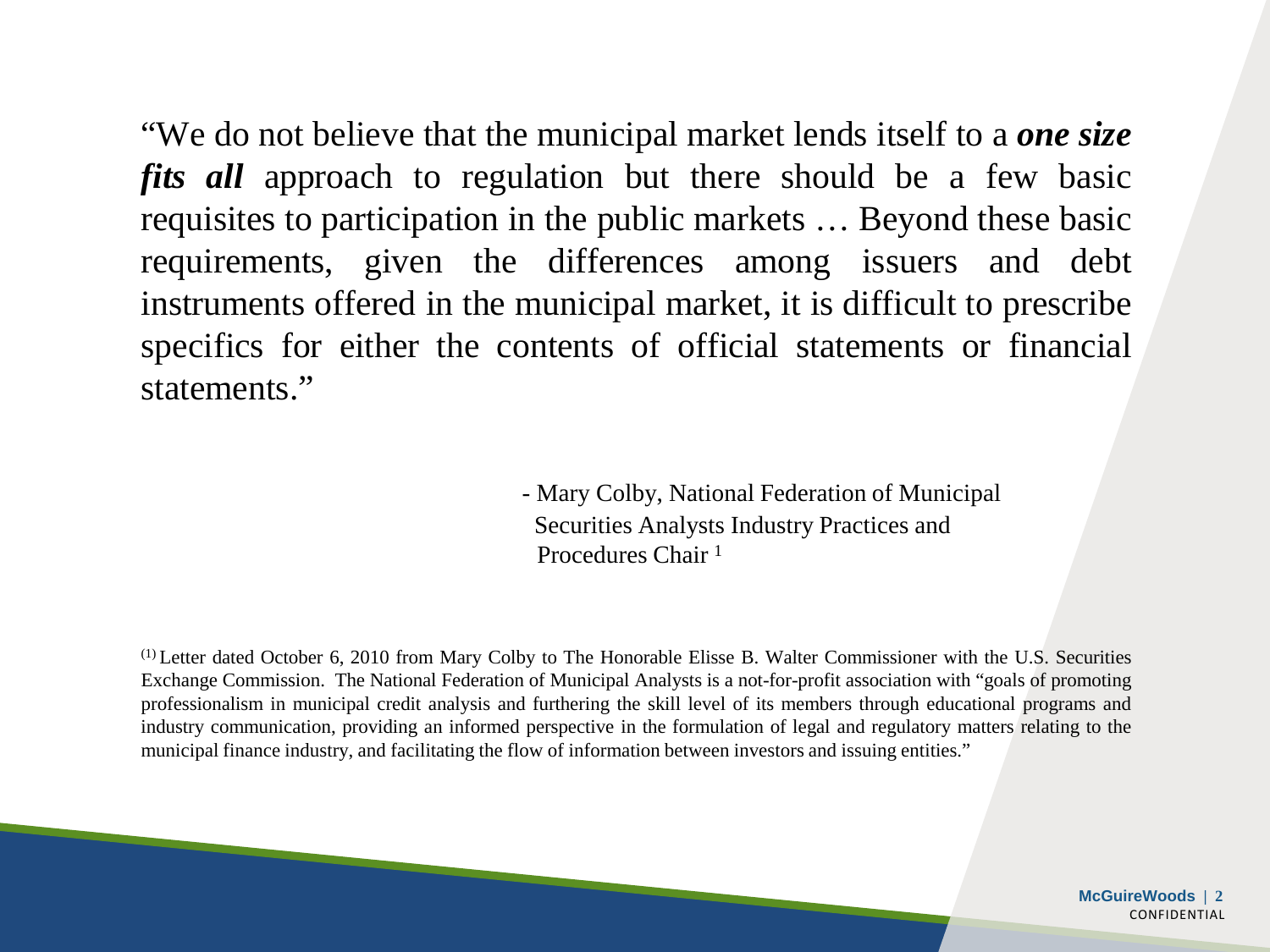#### **Federal Regulation of Municipal Securities**

**McGuireWoods | 3** CONFIDENTIAL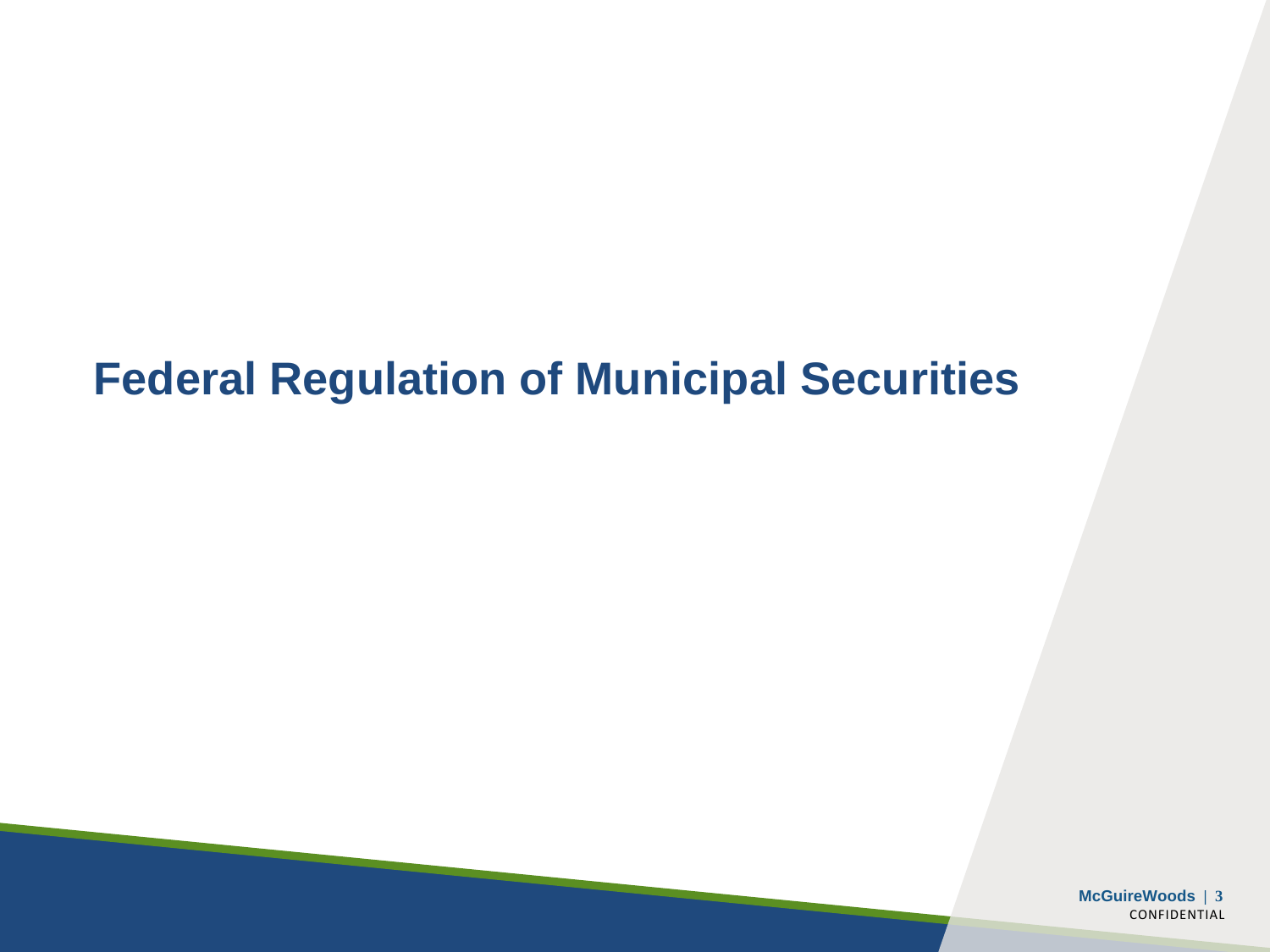## **The Alphabet Soup of Regulatory Agencies**

- **SEC**: The Securities and Exchange Commission has broad examination, inspection, and enforcement authority
- **MSRB**: The Municipal Securities Rulemaking Board was created by the Securities Exchange Act of 1934 Act to establish rules to regulate the municipal securities market; however, the MSRB does not have the authority to enforce its rules
- **FINRA**: The Financial Industry Regulatory Authority regulates broker dealers but not bank dealers, and examines for compliance with, and enforces violations of, the MSRB's rules with respect the municipal securities
- **DCC/FDIC/FRS:** The Office of the Comptroller of the Currency, the Federal Deposit Insurance Corporation and the Federal Reserve System are agencies that regulate bank dealers that are not regulated by FINRA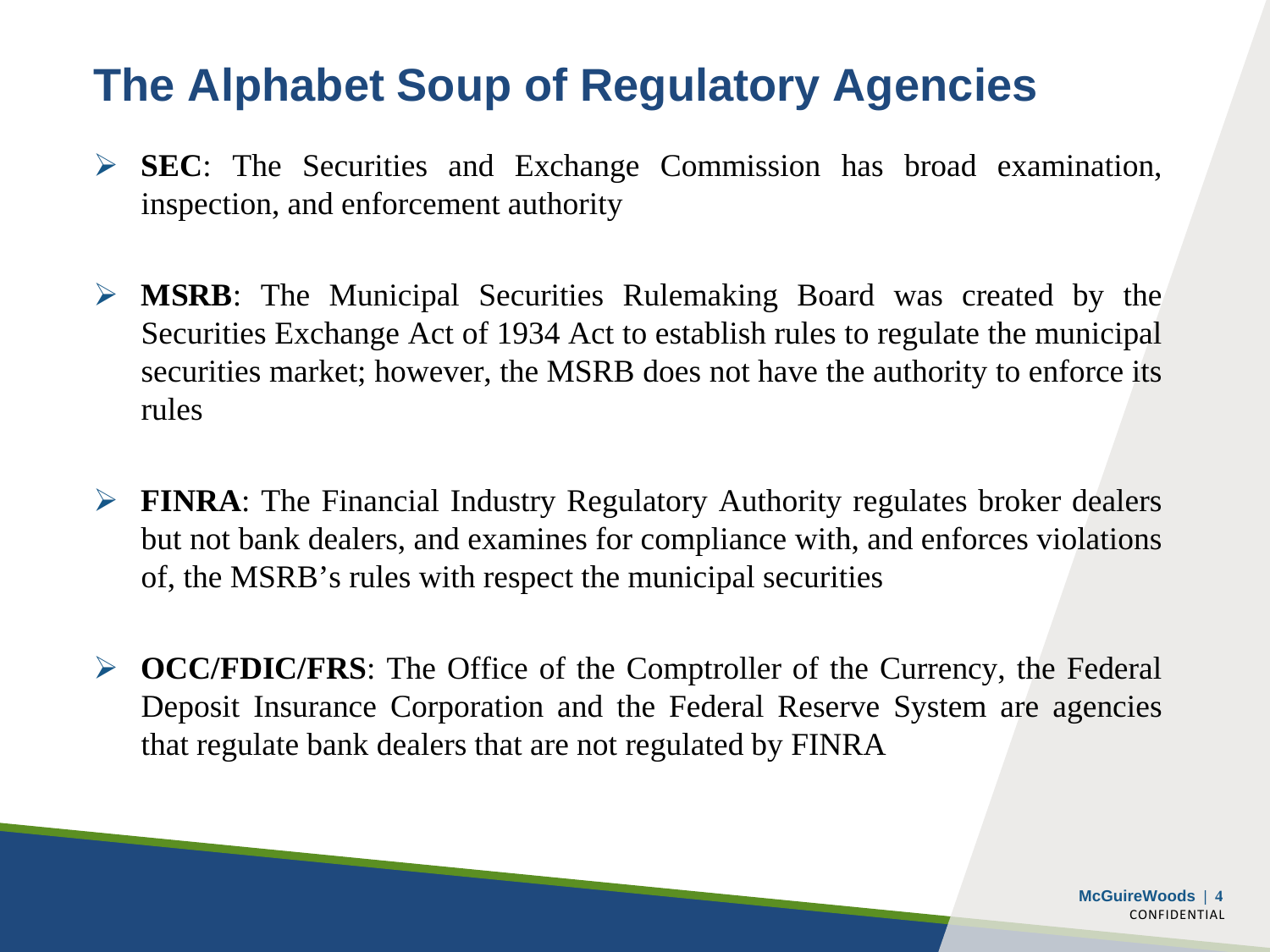# **Federal Regulation of Municipal Securities**

- $\triangleright$  The Securities Act of 1933 (the "1933 Act")
	- $\triangleright$  Governs the registration of securities with the Securities and Exchange **Commission**
	- $\triangleright$  Provides civil liabilities for either a failure to register or materially misleading disclosure
	- $\triangleright$  Municipal securities are securities under the 1933 Act; however, are exempt from registration as exempted securities under Section 3(a)(2)
- $\triangleright$  The Securities Exchange Act of 1934 (the "1934 Act")
	- $\triangleright$  Governs the regulation of the securities markets
	- With respect to the municipal securities market, the 1934 Act:
		- Requires the registration with the SEC of brokers, dealers, municipal securities dealers, and municipal advisers (Sections 15 and 15B)
		- Created the Municipal Securities Rulemaking Board (the "MSRB") (Section 15B)
		- Makes the violation of the rules promulgated by the MSRB a violation of federal law (Section  $15B(c)(1)$ )
		- Establishes limitations on the authority of the SEC and the MSRB regarding the filing of disclosure documents prior to the sale of the related securities (Section  $15B(d)(1)$  and  $(2)$ )
		- Sets forth antifraud provisions pursuant to which the SEC has adopted Rule 15c2-12 and Rule 10b-5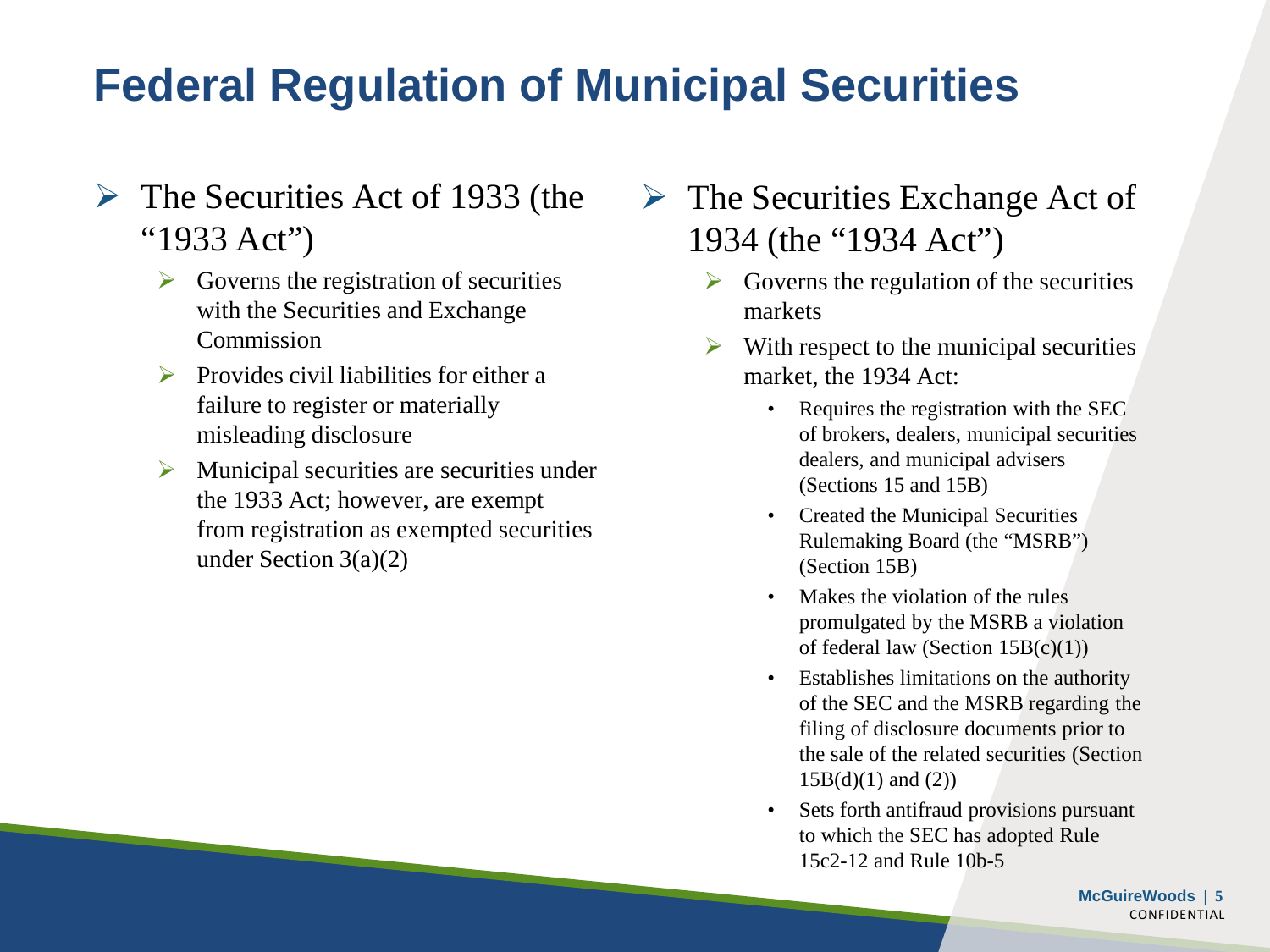#### **Section 17(a) of the 1933 Act:**

"It shall be unlawful for any person in the offer or sale of any securities …by the use of any means or instruments or transportation or communication in interstate commerce or by use of the mails, directly or indirectly –

(1) to employ any device, scheme, or artifice to defraud, or

(2) to obtain money or property by means of any untrue statement of a material fact or any omission to state a material fact necessary in order to make statements made, in light of the circumstances under which they were made, not misleading, or

(3) to engage in any transaction, practice, or course of business which operates or would operate as a fraud or deceit upon the purchaser."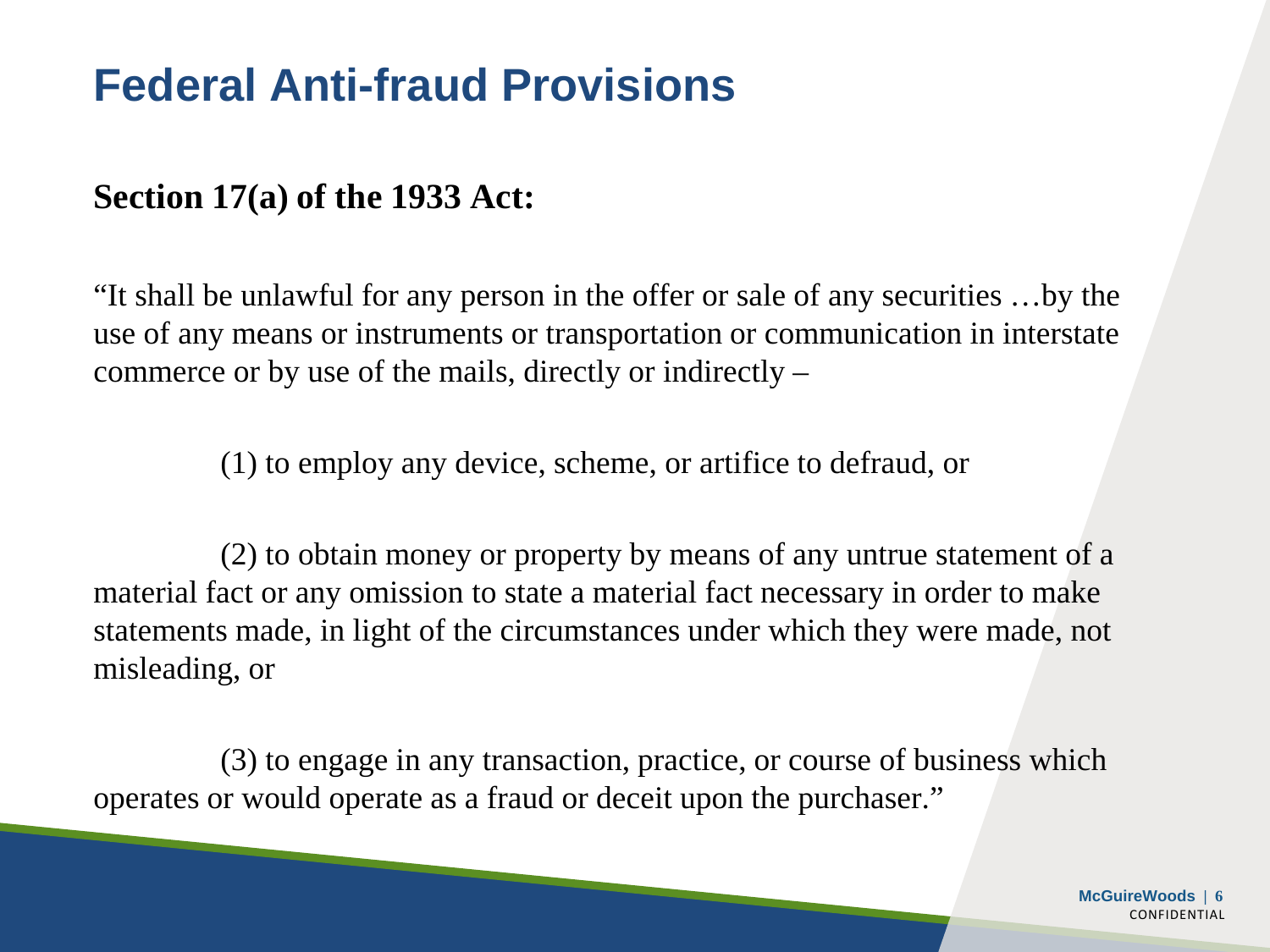#### **Section 10(b) of the 1934 Act**

…

"It shall be unlawful for any person, directly or indirectly, by the use of any means or instrumentality of interstate commerce or of the mails, or of any facility of any national securities exchange –

(b) To use or employ, in connection with the purchase or sale of any security … not so registered, … any manipulative or deceptive device or contrivance in contravention of such rules and regulations as the Commission may prescribe as necessary or appropriate in the public interest or for the protection of investors. …"

> **McGuireWoods | 7 CONFIDENTIAL**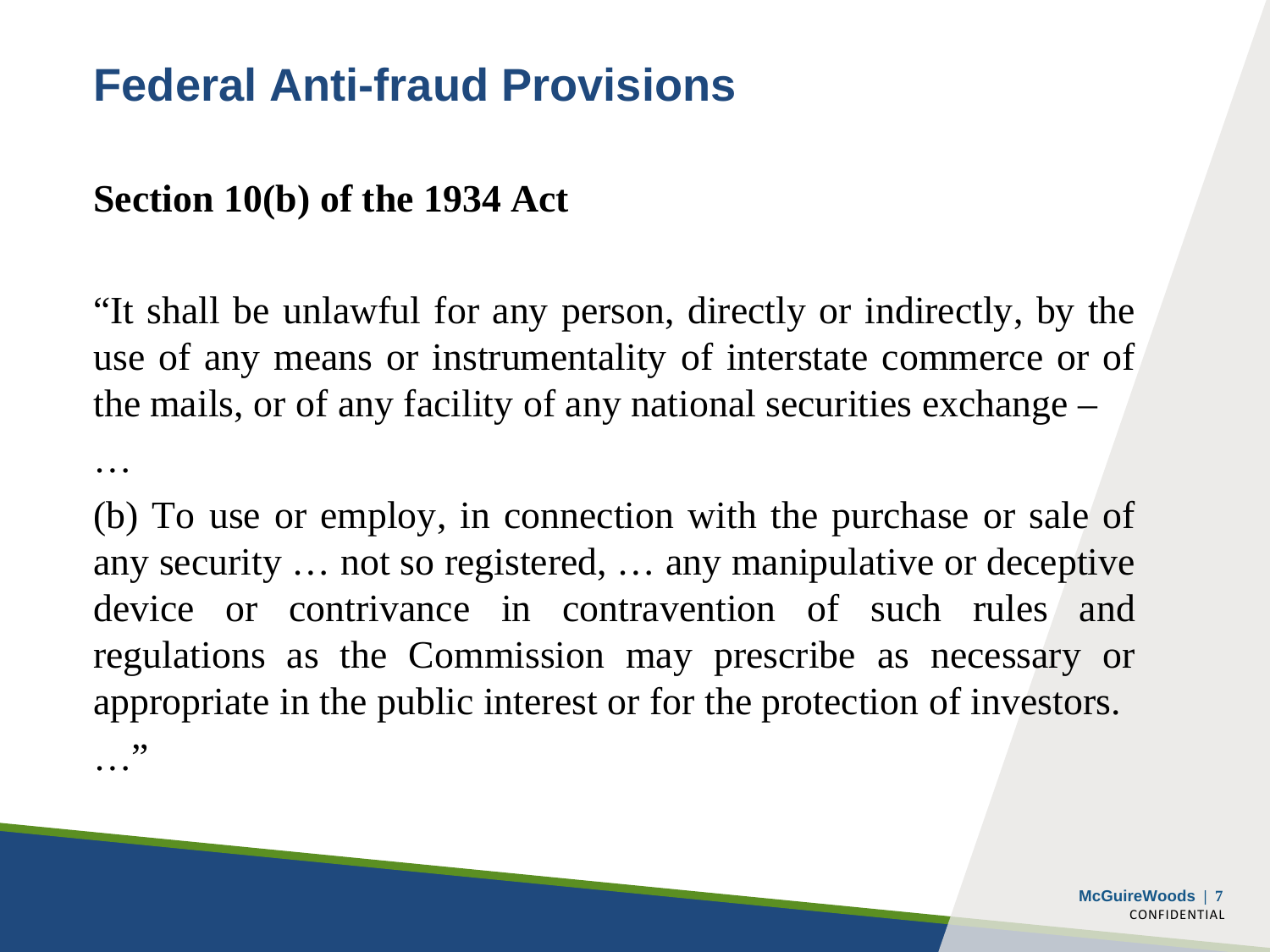#### **Rule 10b-5**

"It shall be unlawful for any person, directly or indirectly, by the use of any means or instrumentality of interstate commerce, or of the mails or of any facility of any national securities exchange,

(a) To employ any device, scheme, or artifice to defraud,

(b) To make any untrue statement of a material fact or to omit to state a material fact necessary in order to make the statements made, in the light of the circumstances under which they were made, not misleading, or

(c) To engage in any act, practice, or course of business which operates or would operate as a fraud or deceit upon any person, in connection with the purchase or sale of any security."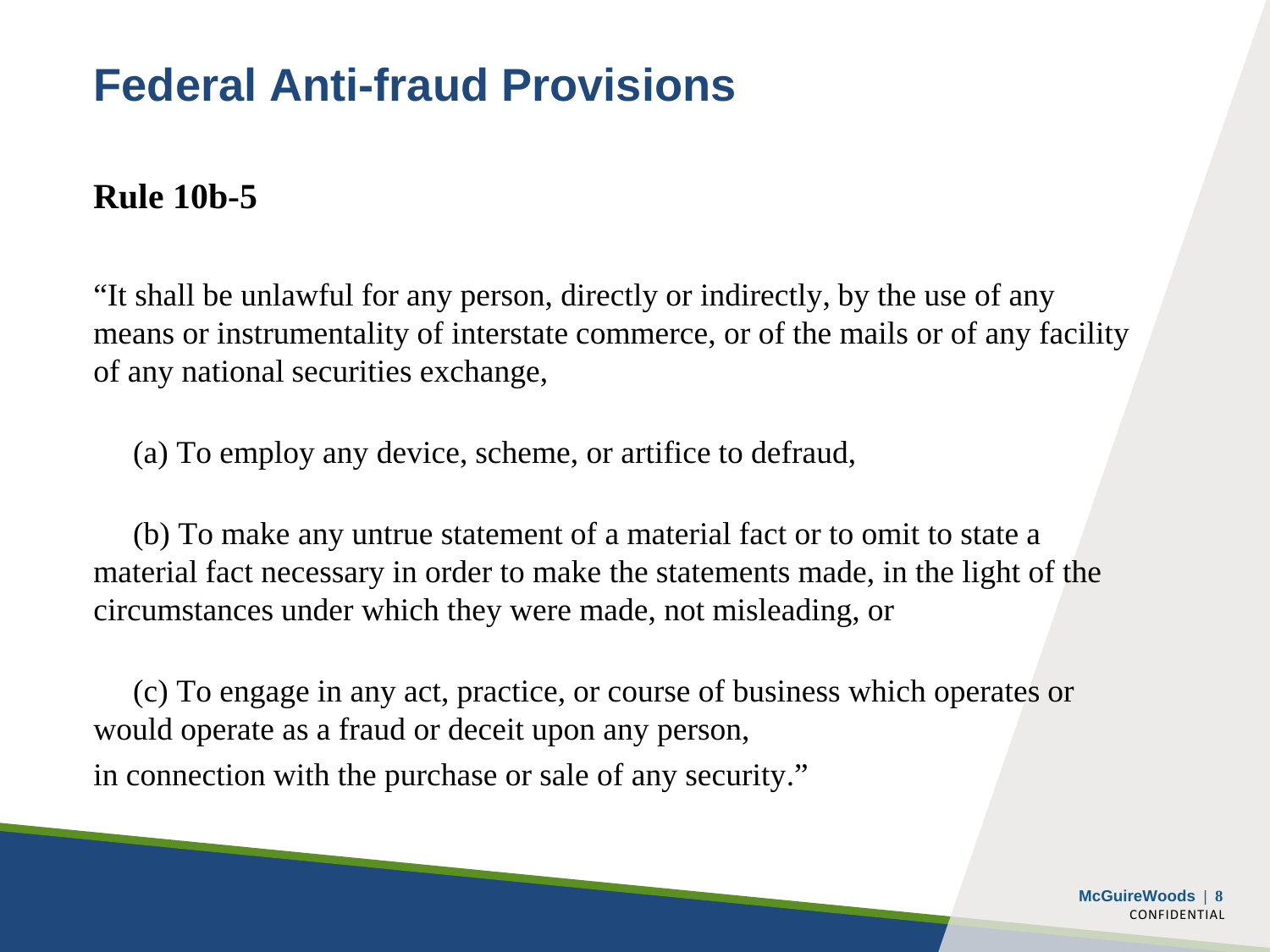- $\triangleright$  All participants in a municipal securities public offering have anti-fraud obligations
- HOWEVER, the *issuer* is ultimately responsible for the contents of the offering document
- $\triangleright$  While the SEC can bring actions against issuers for inadequate disclosures under the federal anti-fraud provisions, they cannot regulate what issuers put into disclosure documents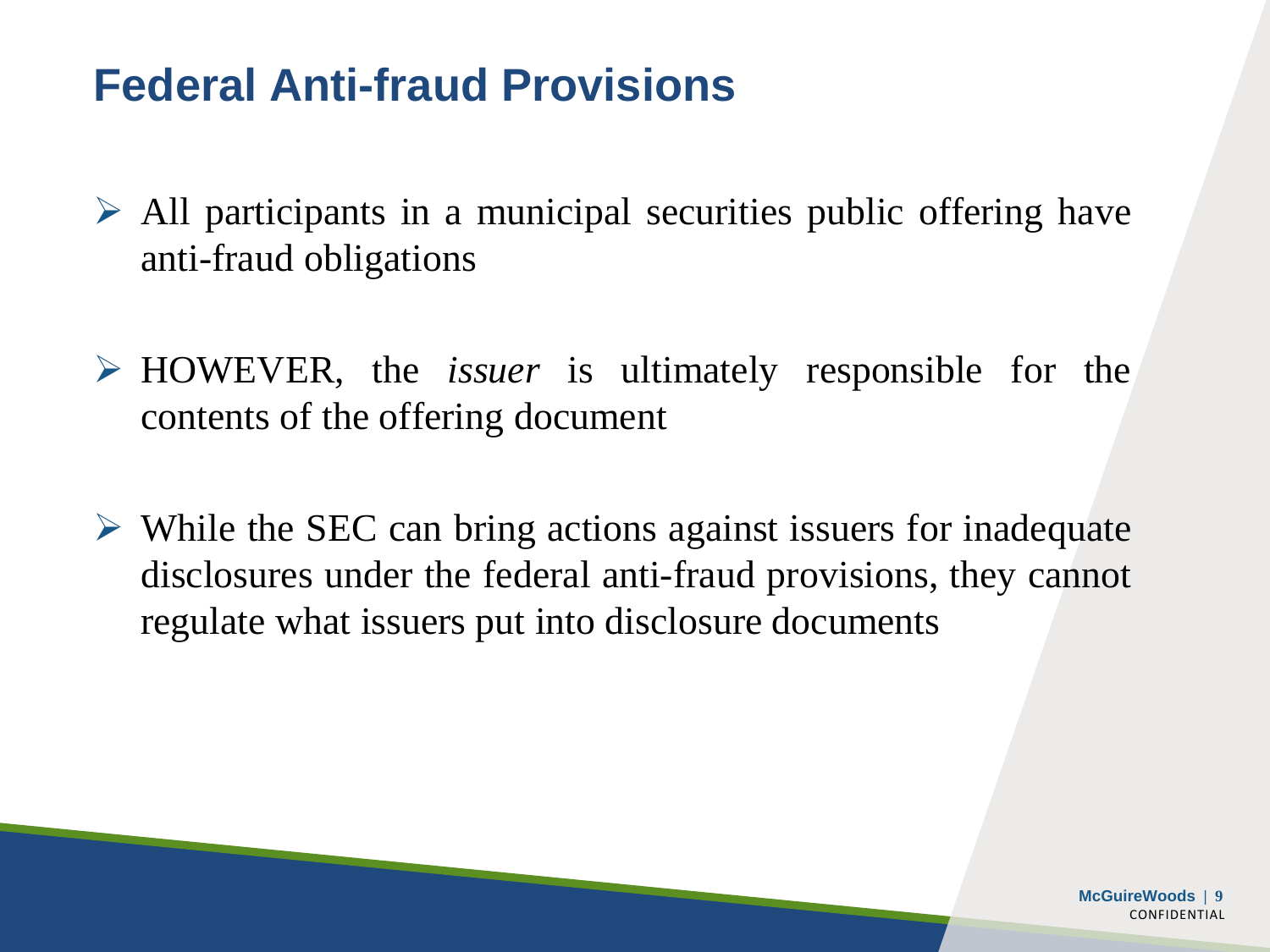#### **The Issuer "Owns" the Disclosure Document**

- $\triangleright$  The issuer may utilize professionals and other third parties in the preparation of the disclosure document but the issuer cannot transfer the risk
- $\triangleright$  The issuer must ensure that the disclosure document is prepared and approved by the appropriate officials and/or staff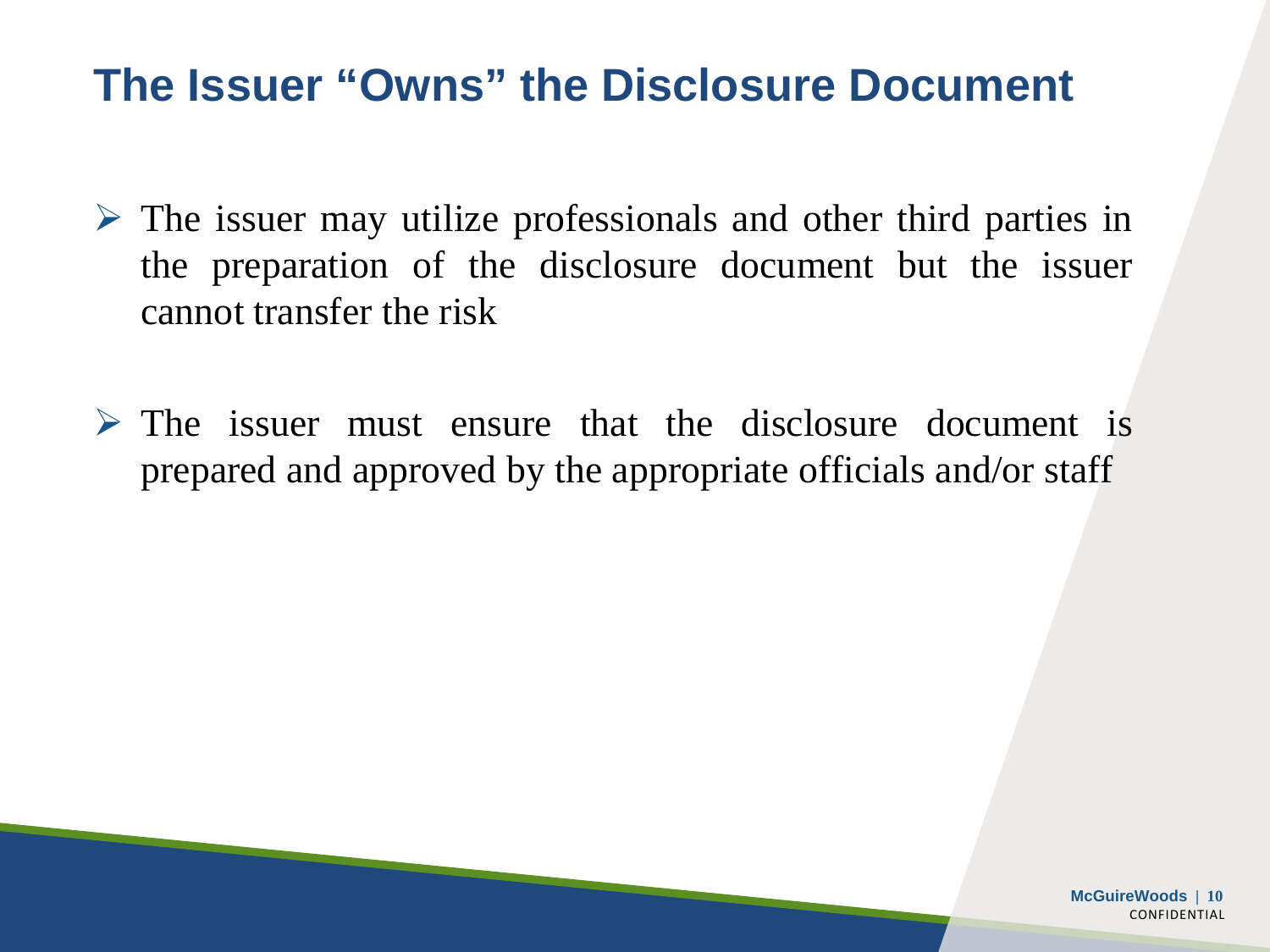#### **The Underwriter's Disclosure Obligations**

- $\triangleright$  The underwriter has an affirmative responsibility to perform a reasonable investigation or take reasonable care that the disclosure document does not contain material misstatements or omissions and may assert a due diligence defense to legal claims
- $\triangleright$  While municipal securities are generally exempt securities under the 1933 Act and the 1934 Act, many legal concepts that are applicable to other capital market sectors are applied by analogy to the municipal securities market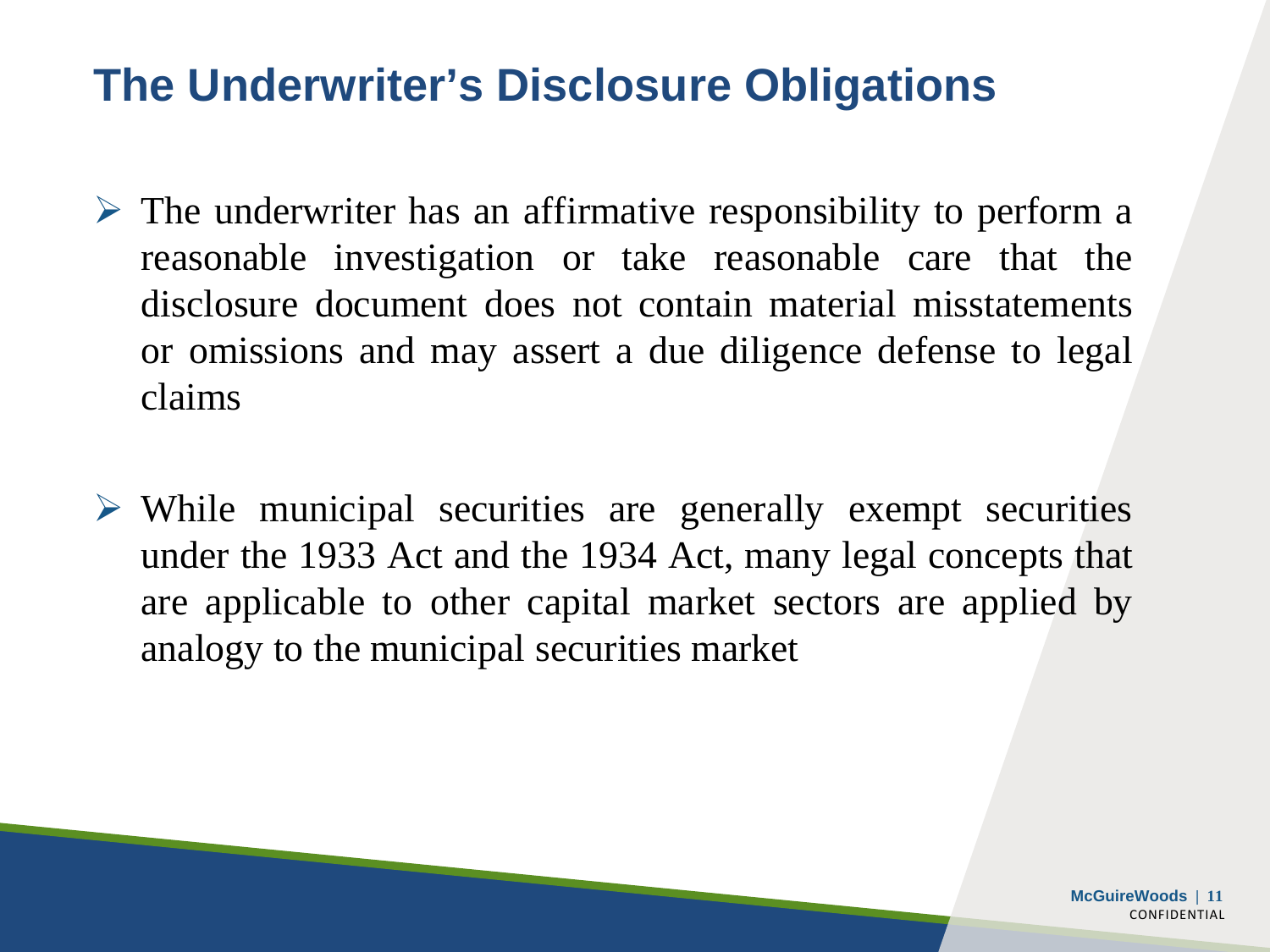## **The Underwriter's Disclosure Obligations: Rule 15c2-12**

- $\triangleright$  "Prior to the time the Participating Underwriter bids for, purchases offers, or sells municipal securities in an Offering, the Participating Underwriter shall obtain and review an official statement that an issuer of such securities deems final as of its date …"
- $\triangleright$  The underwriter must have a reasonable basis for believing in the truthfulness and completeness of key representations made in any disclosure document used in an offering and must review for omissions and misstatements
- $\triangleright$  "final official statement" is defined as "a document ... that sets forth information concerning the terms of the proposed issue of securities; information, including financial information or operating data, concerning such issuers of municipal securities and those other entities, enterprises, funds, accounts, and other persons material to an evaluation of the Offering; and a description of the undertakings to be provided [with respect to the continuing disclosure requirements under Rule 15c2-12]."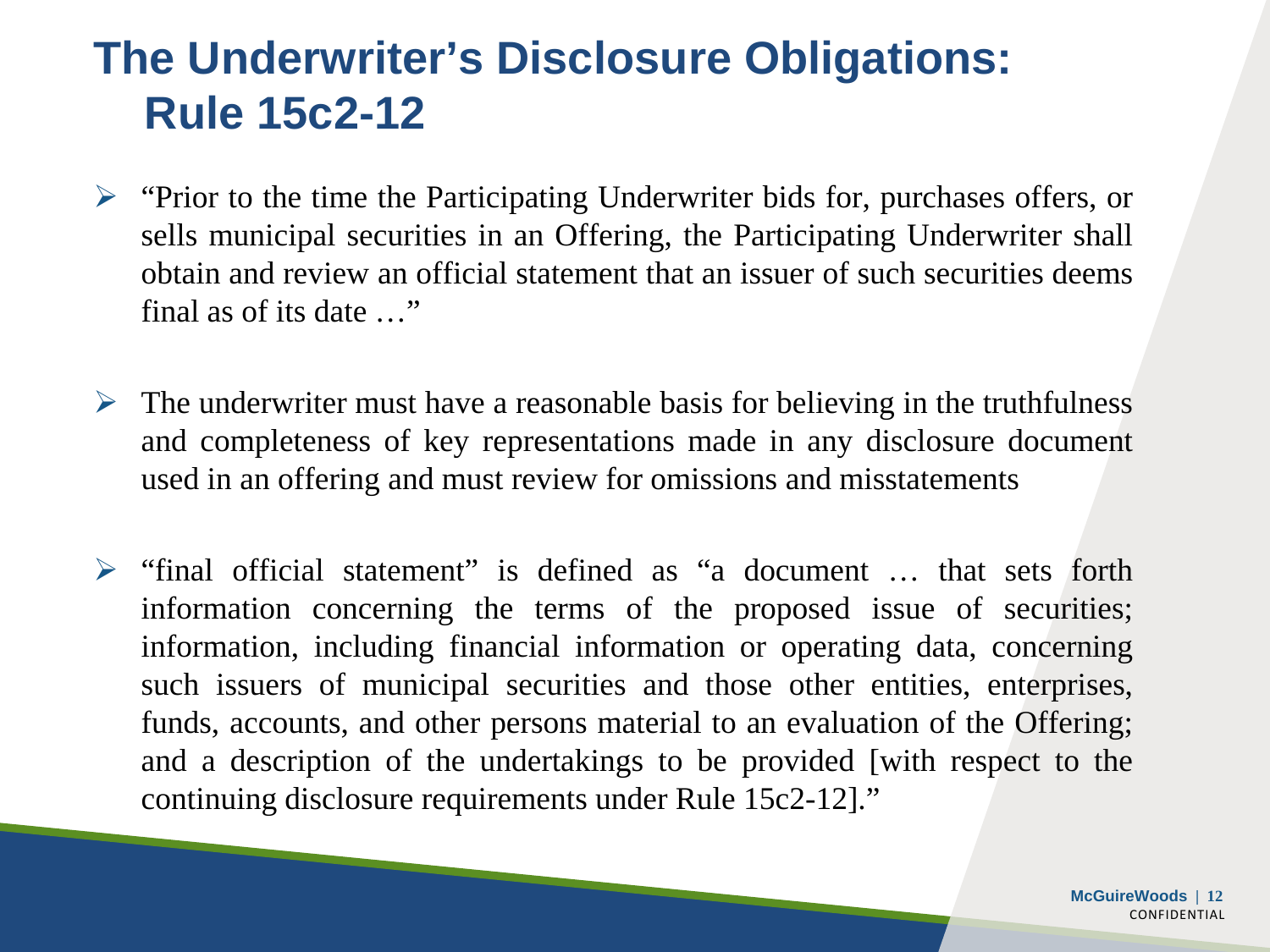## **Public Offering vs. Private Placement**

- $\triangleright$  The investor base is typically limited to only sophisticated investors with respect to a private placement transaction
- $\triangleright$  In a private placement transaction the due diligence burden is in part shifted to the investor
	- $\triangleright$  Investors typically sign investor letters that they have been given an opportunity to conduct the necessary due diligence in making their investment decision
	- $\triangleright$  A disclosure document may or may not be involved
		- Information included in a disclosure document may be different in a public offering versus a private placement
		- In a disclosure document for a public offering, it is required that all information that would be necessary for an investor to make a decision be included in the disclosure document without the investor conducting any additional due diligence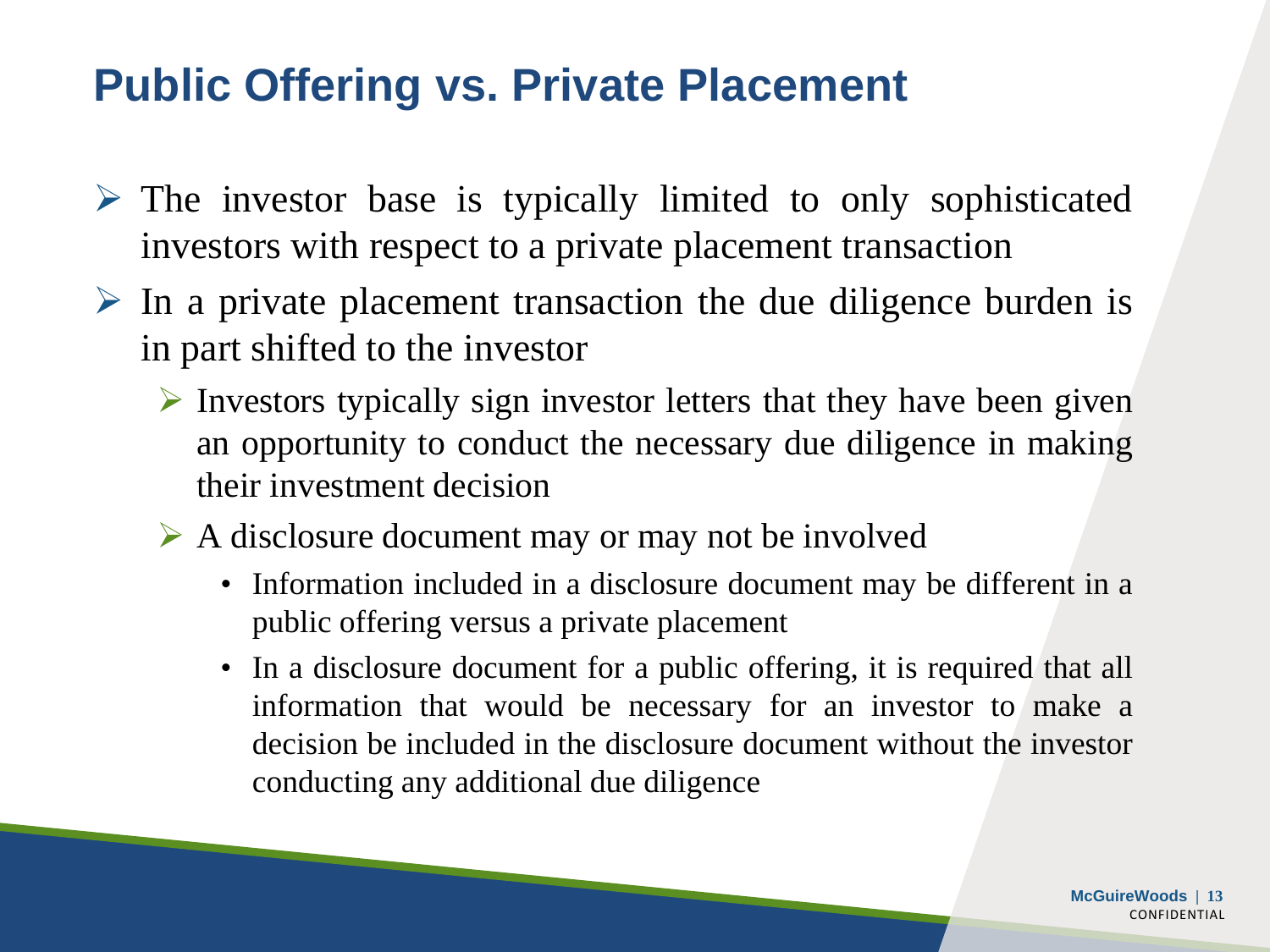#### **Information Included in the Disclosure Document**

- $\triangleright$  "One size does not fit all"
- $\triangleright$  In order to determine the credit risk of a municipal security, the information investors need depends on the type of issuer and the credit involved
	- $\triangleright$  All disclosures have a principal framework
	- $\triangleright$  Disclosure is based on the facts and circumstances of the transaction
	- $\triangleright$  Disclosure of information that may impact an investors decision to purchase
- $\triangleright$  Basic attributes of information to be included in a disclosure document:
	- **► Material**
	- $\triangleright$  Accurate
	- $\triangleright$  No omissions
	- $\triangleright$  Not misleading
- $\triangleright$  Information must not only be reviewed in isolation but also as part of the "total mix" of information included in the disclosure document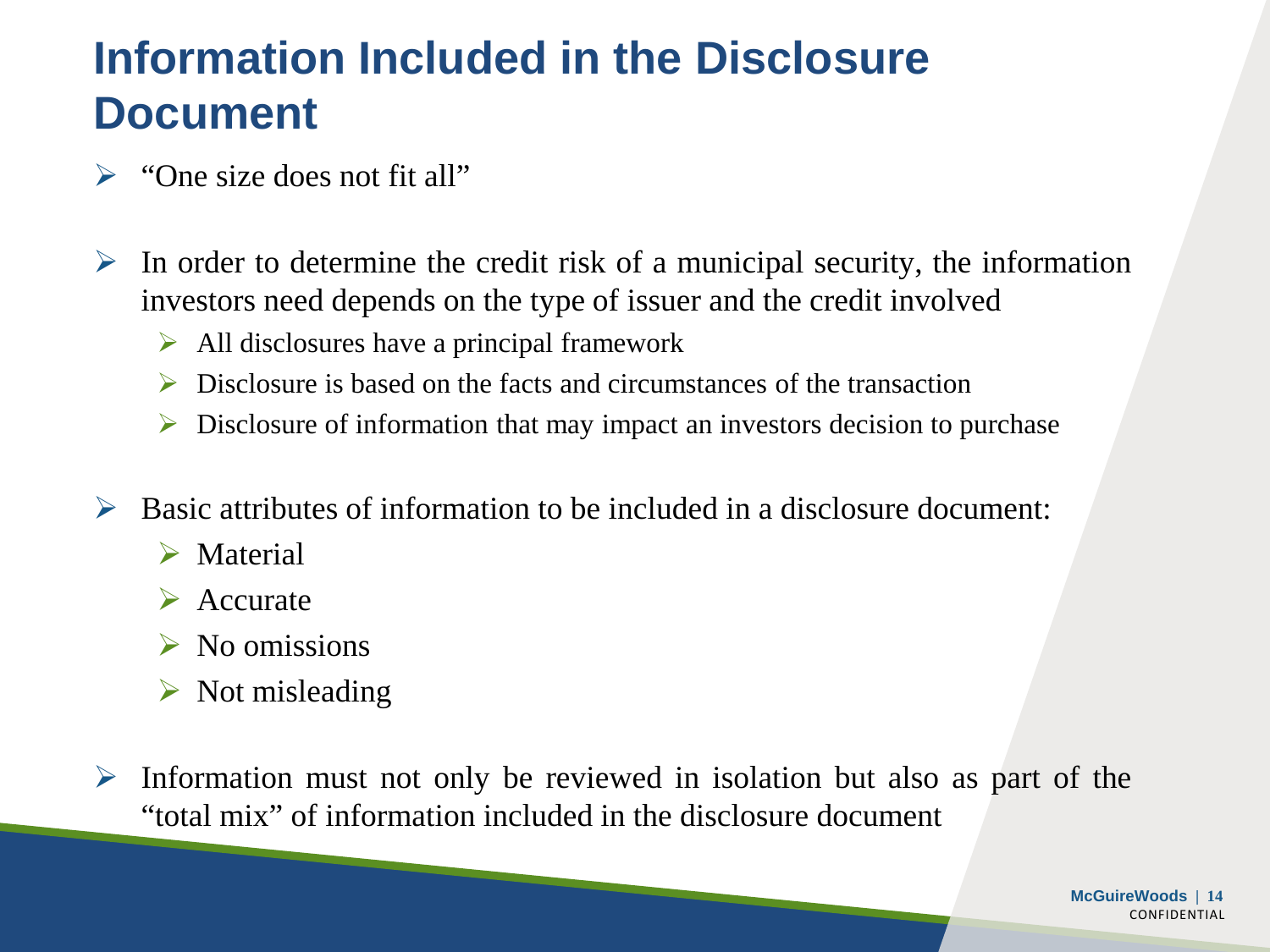### **Tax Increment Financings**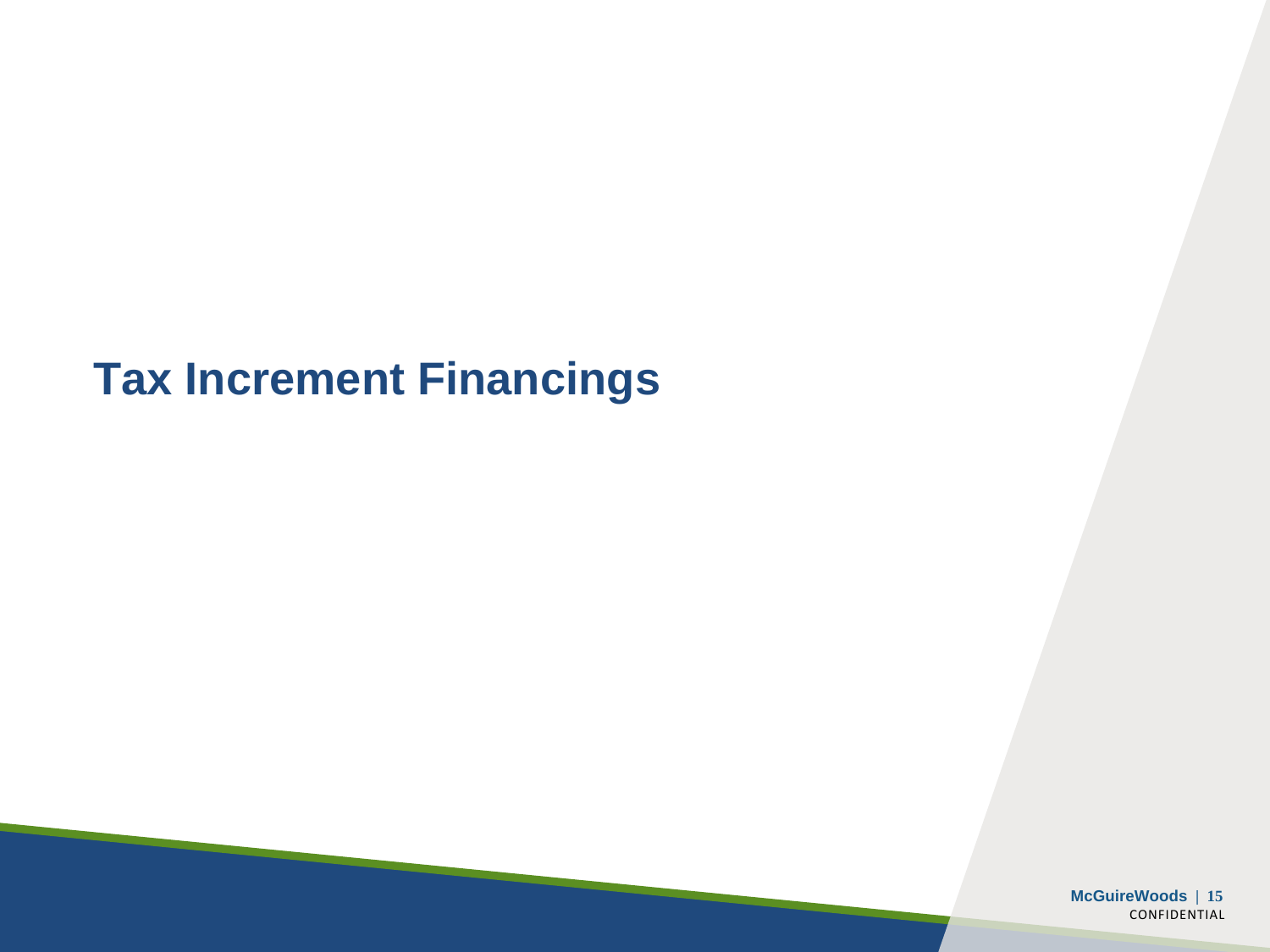### **TIF Disclosure: What information to include in the disclosure document?**

- $\triangleright$  Investors need sufficient information to evaluate the risks associated with purchasing the municipal security:
	- $\triangleright$  Market Risk: Value of the bond in the market
	- Credit Risk: Issuer's ability to repay debt service
	- Event Risk: Not all risks can be anticipated or accurately measured
- $\triangleright$  The assessment of these risks will impact an investor's decision to purchase the securities and at what interest rate it is willing to purchase such securities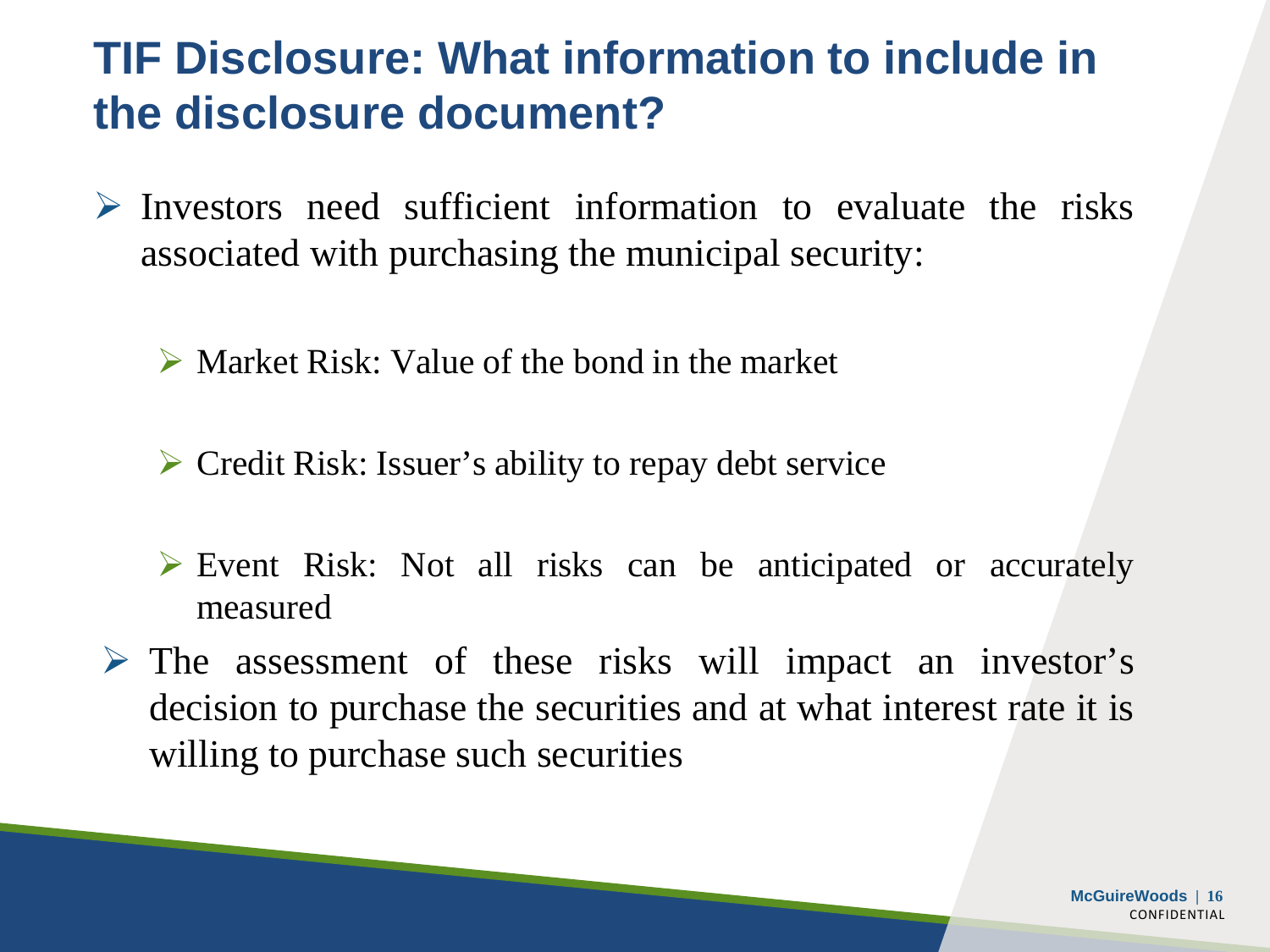# **TIF Disclosure: TIF District**

- $\triangleright$  Is this a new or mature TIF District?
- $\triangleright$  What are the boundaries of the TIF District?
	- Defines the area from where revenues will be generated
	- $\triangleright$  Size of the TIF District may impact the perceived credit risk
	- $\triangleright$  Other governmental units may oppose the boundaries of the TIF District, which may create potential for litigation
	- $\triangleright$  Demographic information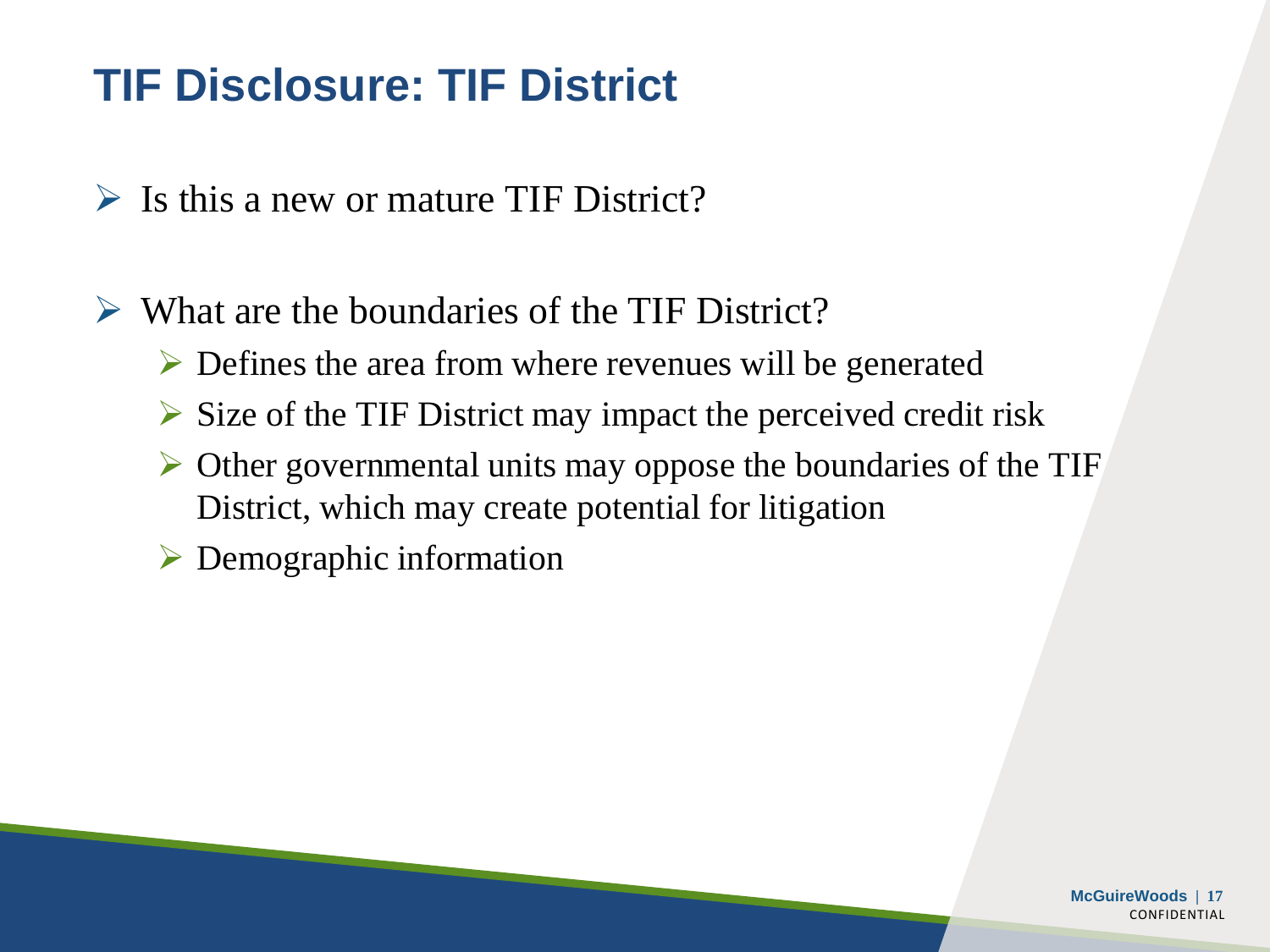## **TIF Disclosure: Revenues**

- $\triangleright$  What is the source of repayment for the TIF?
	- $\triangleright$  Property tax increments
	- $\triangleright$  Sales tax increments
	- $\triangleright$  General Obligation
	- Double-barrel
- $\triangleright$  What is the timing of the tax-increment payments?
- $\triangleright$  If there is a surplus of tax-increment revenues, how will such surpluses be used?
- $\triangleright$  How will overlapping governmental units be impacted by the TIF?
- $\triangleright$  What limitations will be put on the governmental units ability to raise tax rates in the future?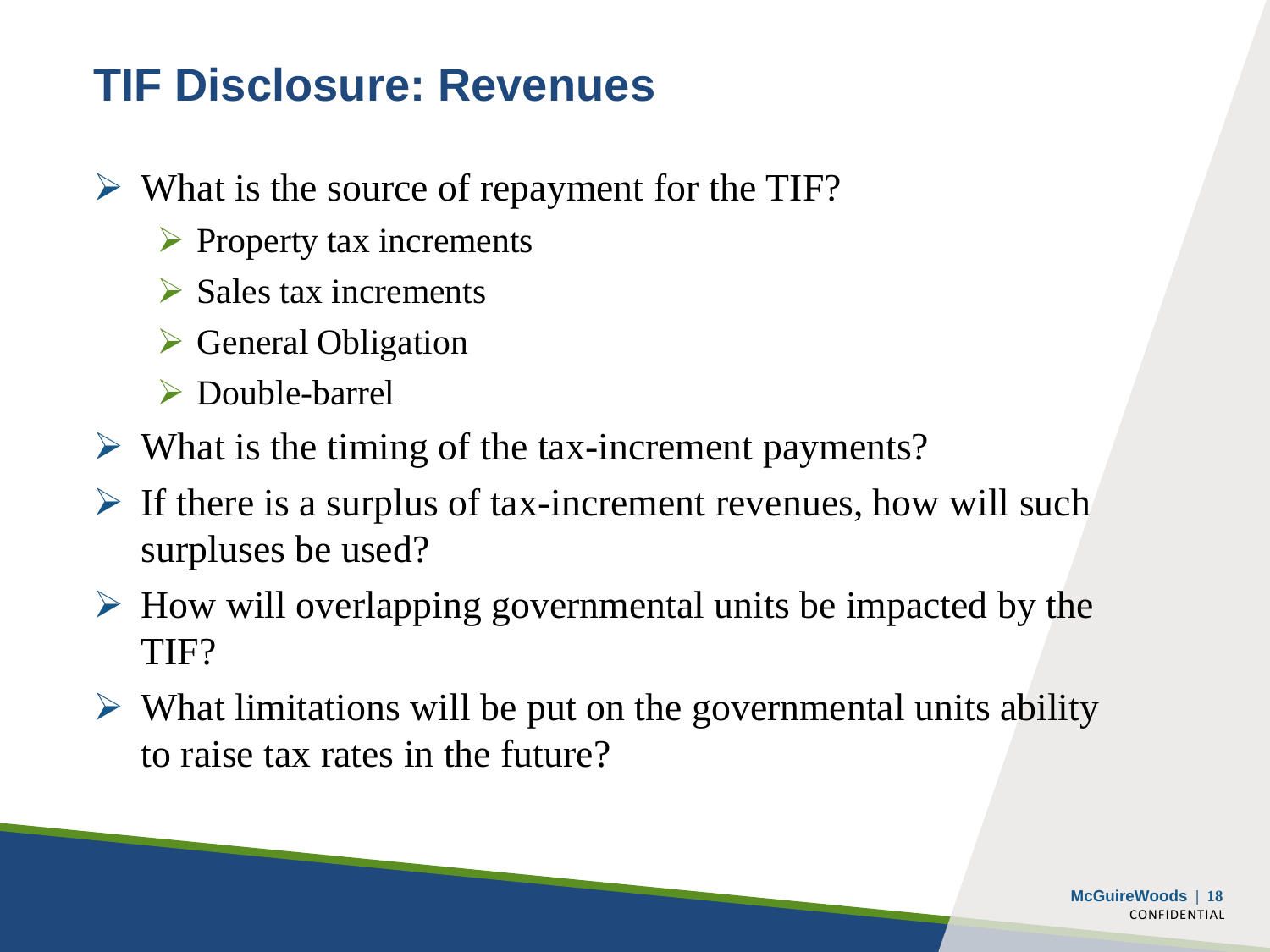## **TIF Disclosure: Other TIF Related Disclosures**

- Developer Agreements
- $\triangleright$  Intergovernmental Agreements
- **► Tenant Leases**
- $\triangleright$  Feasibility Studies
- $\triangleright$  Financial Projections

**McGuireWoods | 19 CONFIDENTIAL**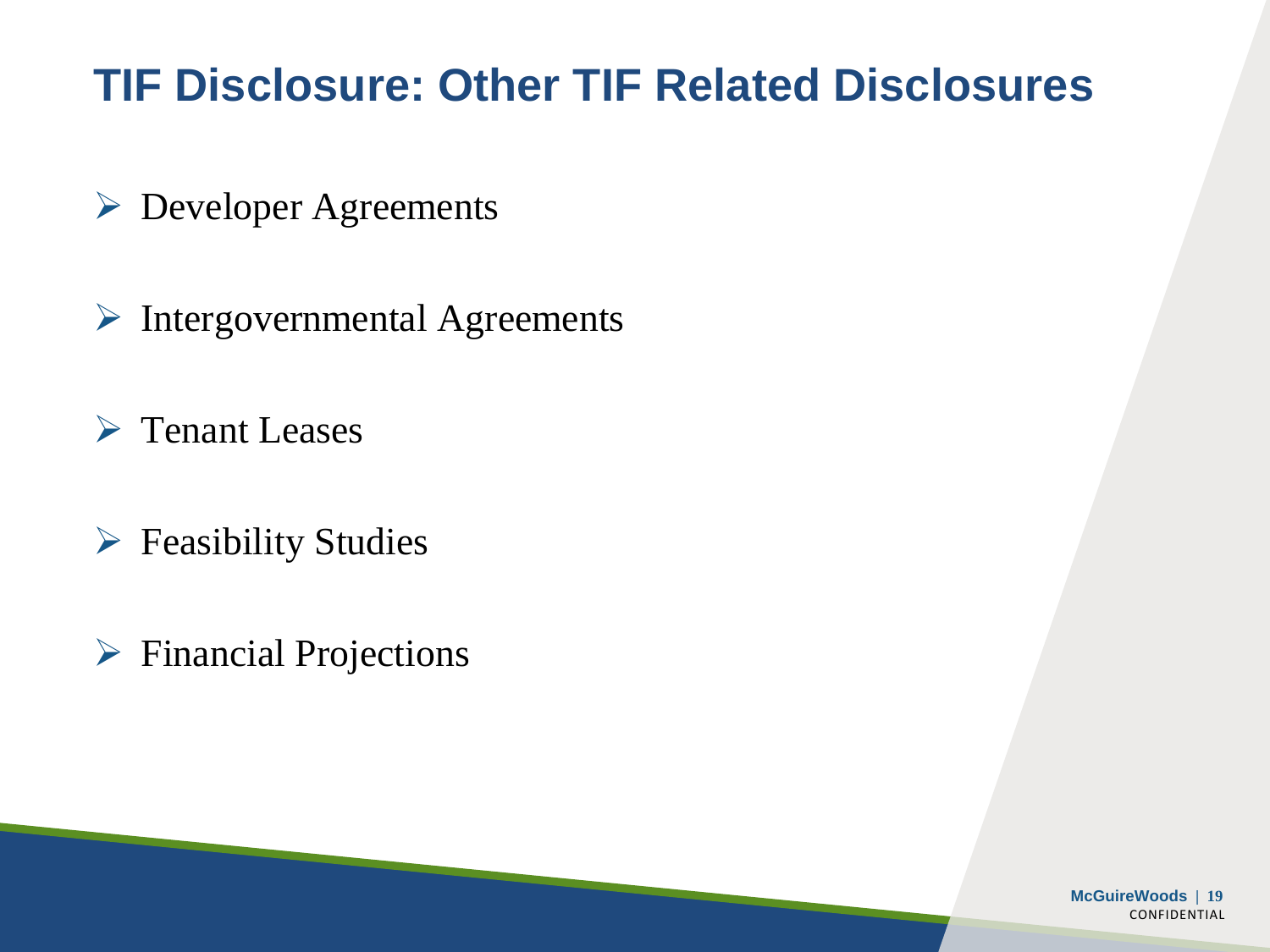## **TIF Disclosure: Forecasts, Projections and Feasibility Analysis**

- $\triangleright$  There are fundamental concerns with including forecasts, projections and feasibility studies in disclosure documents because by including such information in the disclosure document such information becomes subject to the scrutiny of the anti-fraud securities law
	- $\triangleright$  Unlike other information which is based on past events and can be factually sourced, forecasts, projections and feasibility studies are forward looking as based on a number of assumptions
	- Alternatively, if such analysis is done and reflects negative information about the issuer's ability to pay debt service on the TIF such information is material to an investor's decision to purchase the security
	- Forward-looking statements must be reasonable and be believed by the issuer to be reasonable statements of expected future performance
	- $\triangleright$  The parameters and factors impacting the forecasts, projections and feasibility analysis must be clearly disclosed
	- $\triangleright$  Since the completion of the analysis, have any events occurred that impact the assumptions upon which the analysis is based?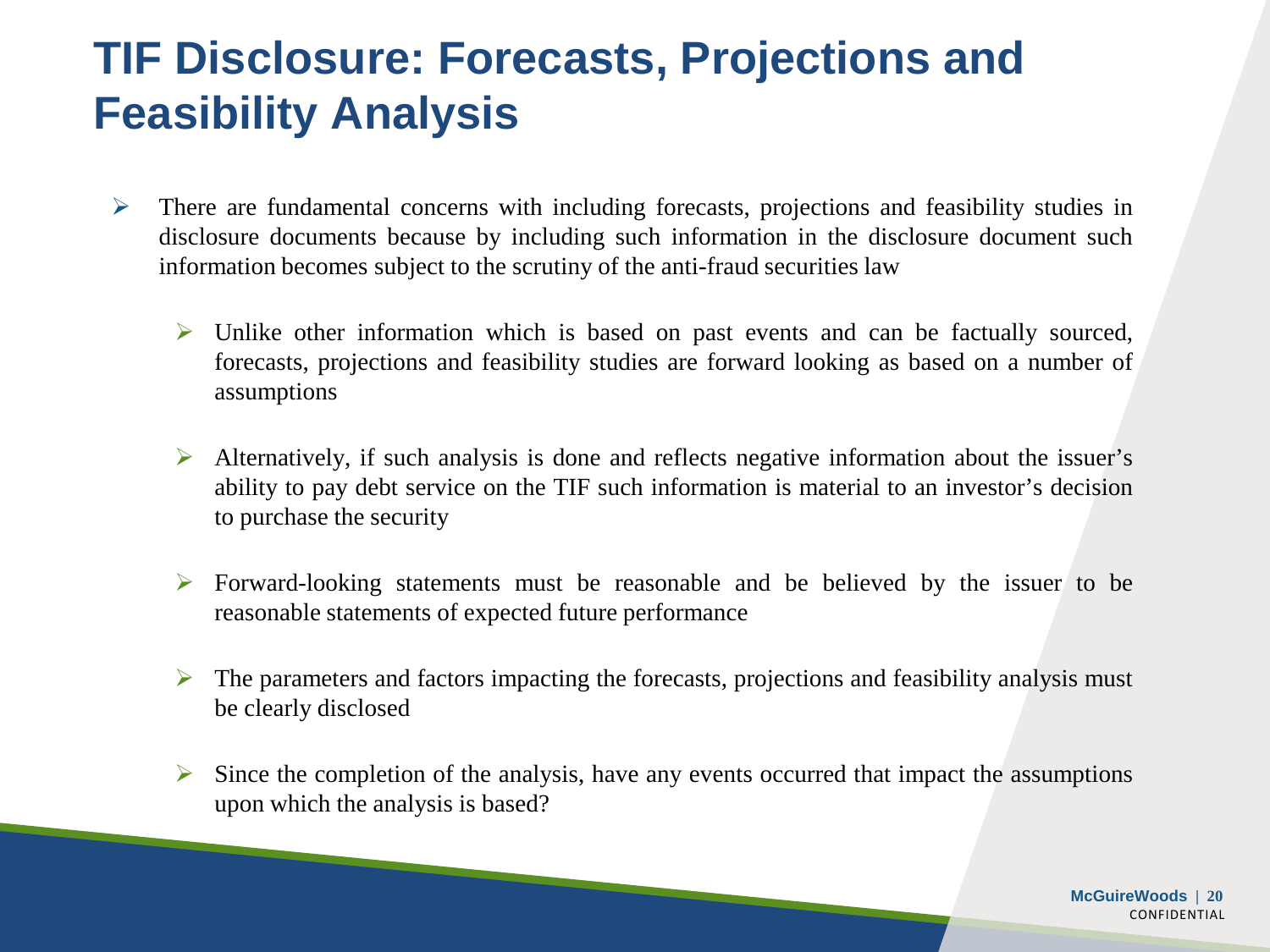### **TIF Disclosure: Forecasts, Projects and Feasibility Studies**

- "Bespeaks Doctrine"
	- Statutory Safe Harbor in Section 27A of the 1933 Act and Section 21E of the 1934 Act, which is applied to municipal securities by analogy
	- $\triangleright$  The common law doctrine from which these federal provisions are based is an antifraud concept and is applicable to municipal securities
	- Cautionary language is included in the disclosure document to warn the investor that actual results may differ materially from the forward-looking statements included in the disclosure document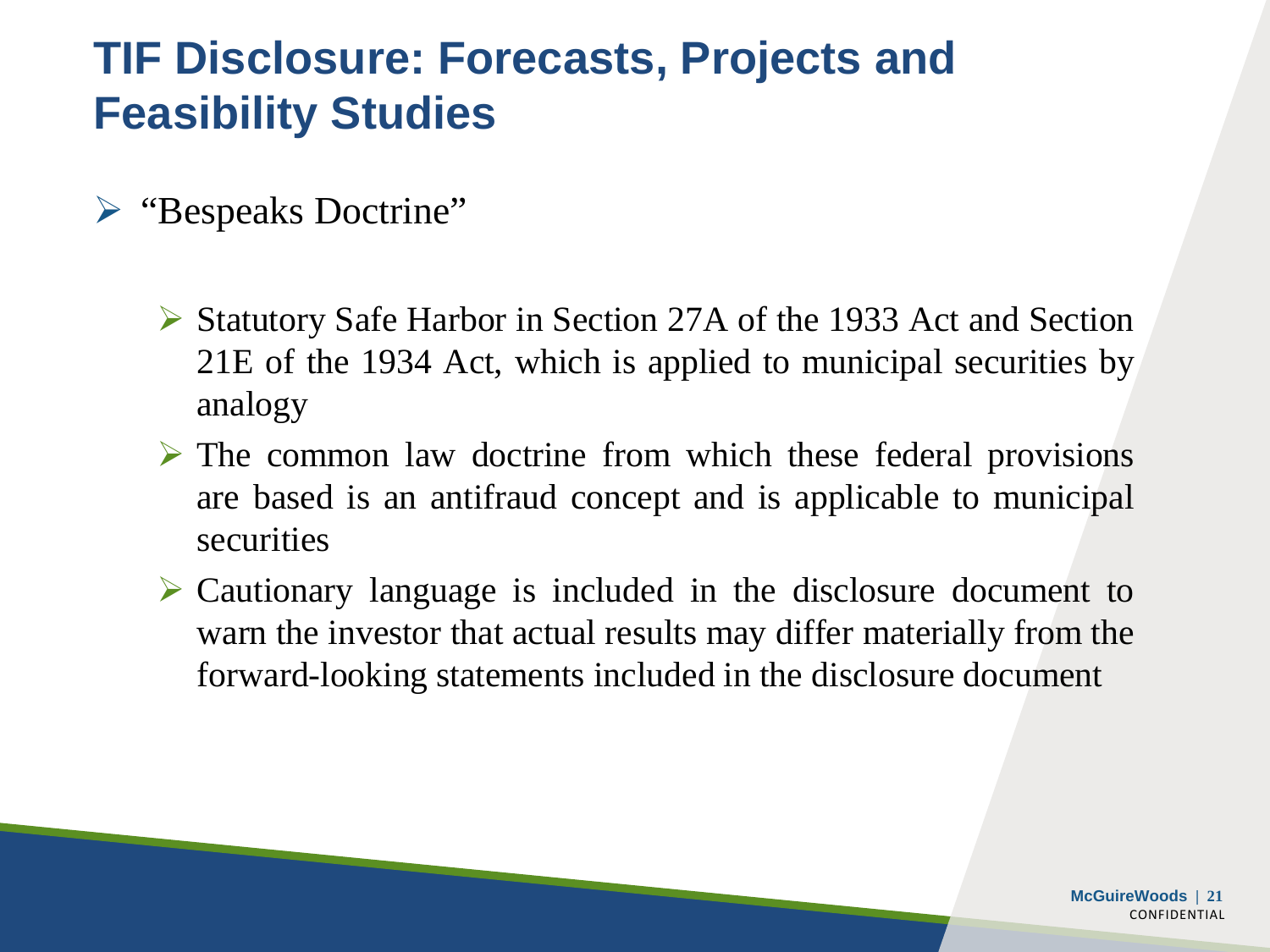### **TIF Disclosure: Risks Section of the Disclosure Agreement**

- $\triangleright$  Not all tax-increment financings are successful and investment in such financings involves a degree of risk
- $\triangleright$  The risks section of the disclosure agreement presents the investor with the "parade of horribles," the list of all events and occurrences that could adversely impact the issuer's ability to repay debt service on the TIF bonds
- $\triangleright$  The risks section provides the transaction participants a defense that an investor was put on notice of the risks associated with investing in the TIF bonds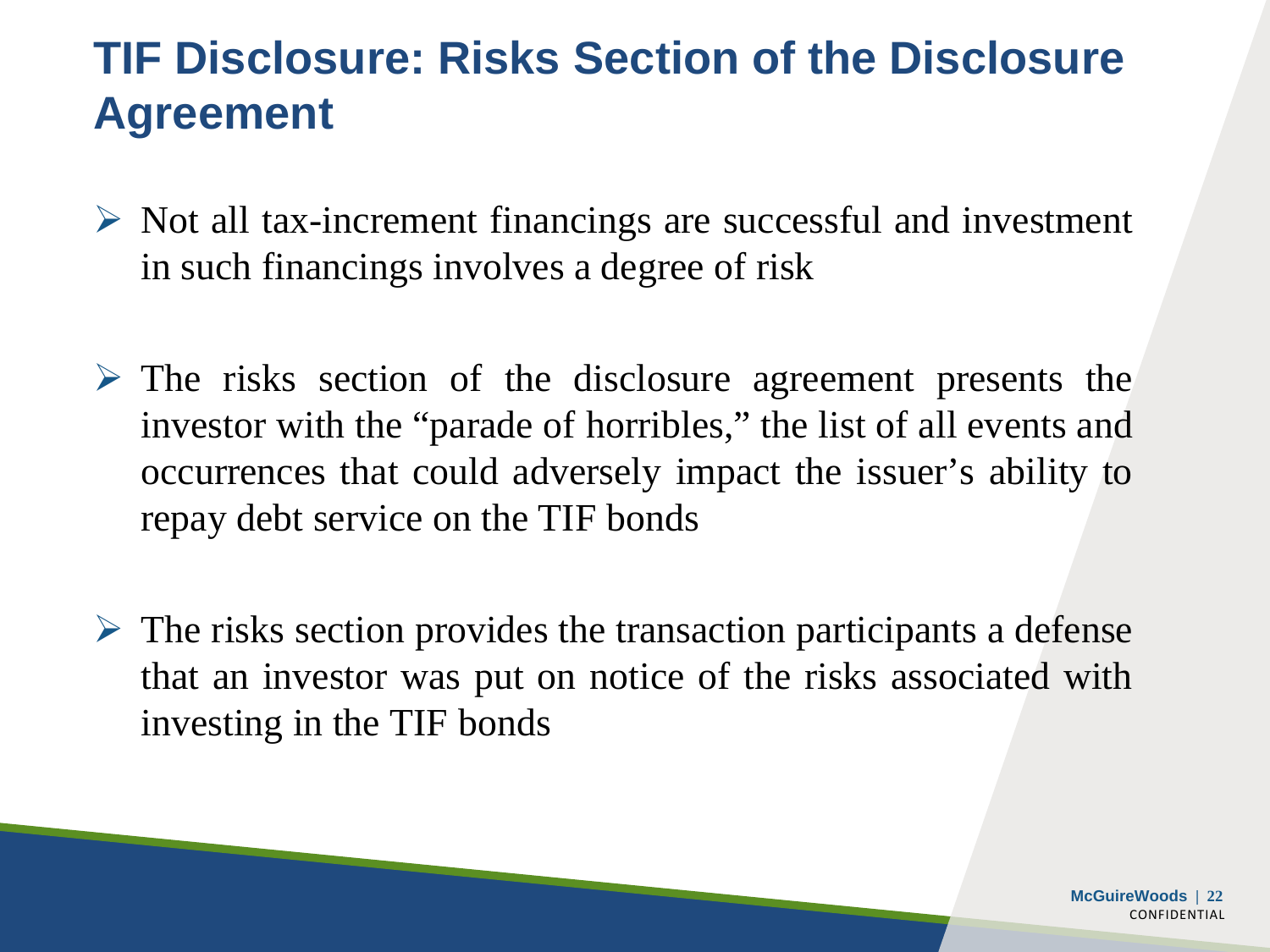## **TIF Disclosure: 10b5 Certifications**

- $\triangleright$  Generally most parties involved in a financing provide some type of 10b5 certification, including the associated lawyers, with respect to the information they either provided or they have the most knowledge to know the accuracy and completeness of such information
- $\triangleright$  Third parties in which 10b5 certifications may also be obtained:
	- **►** Developers
	- $\triangleright$  Project Managers
	- Contractors
	- $\triangleright$  Feasibility Consultants
- $\triangleright$  The 10b5 certification demonstrates participation in confirming the accuracy and completeness of the information included in the disclosure document to which the certifier has specific knowledge and an understanding of the antifraud obligations associated with providing information in the disclosure document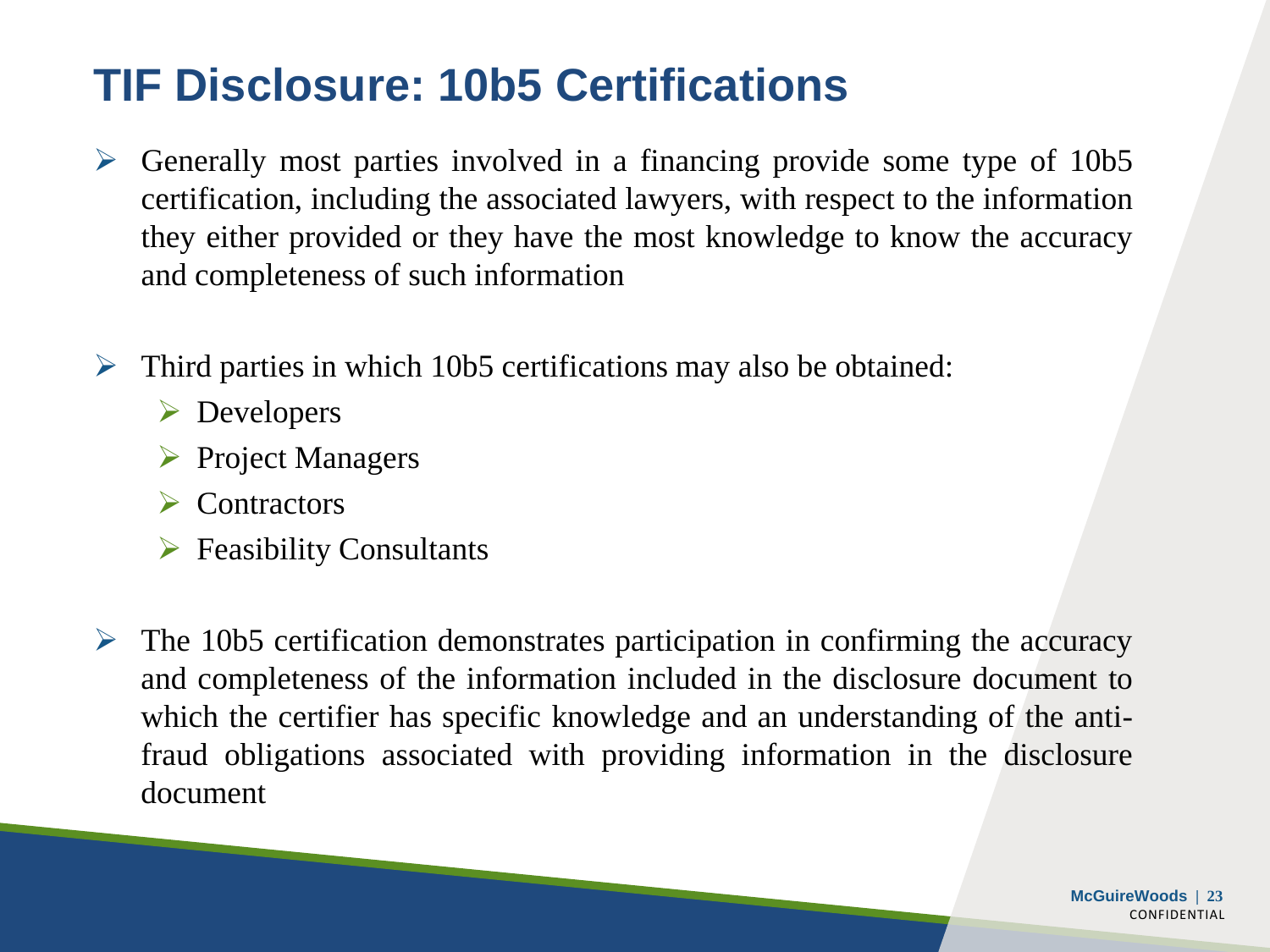### **Hypotheticals**

**McGuireWoods | 24** CONFIDENTIAL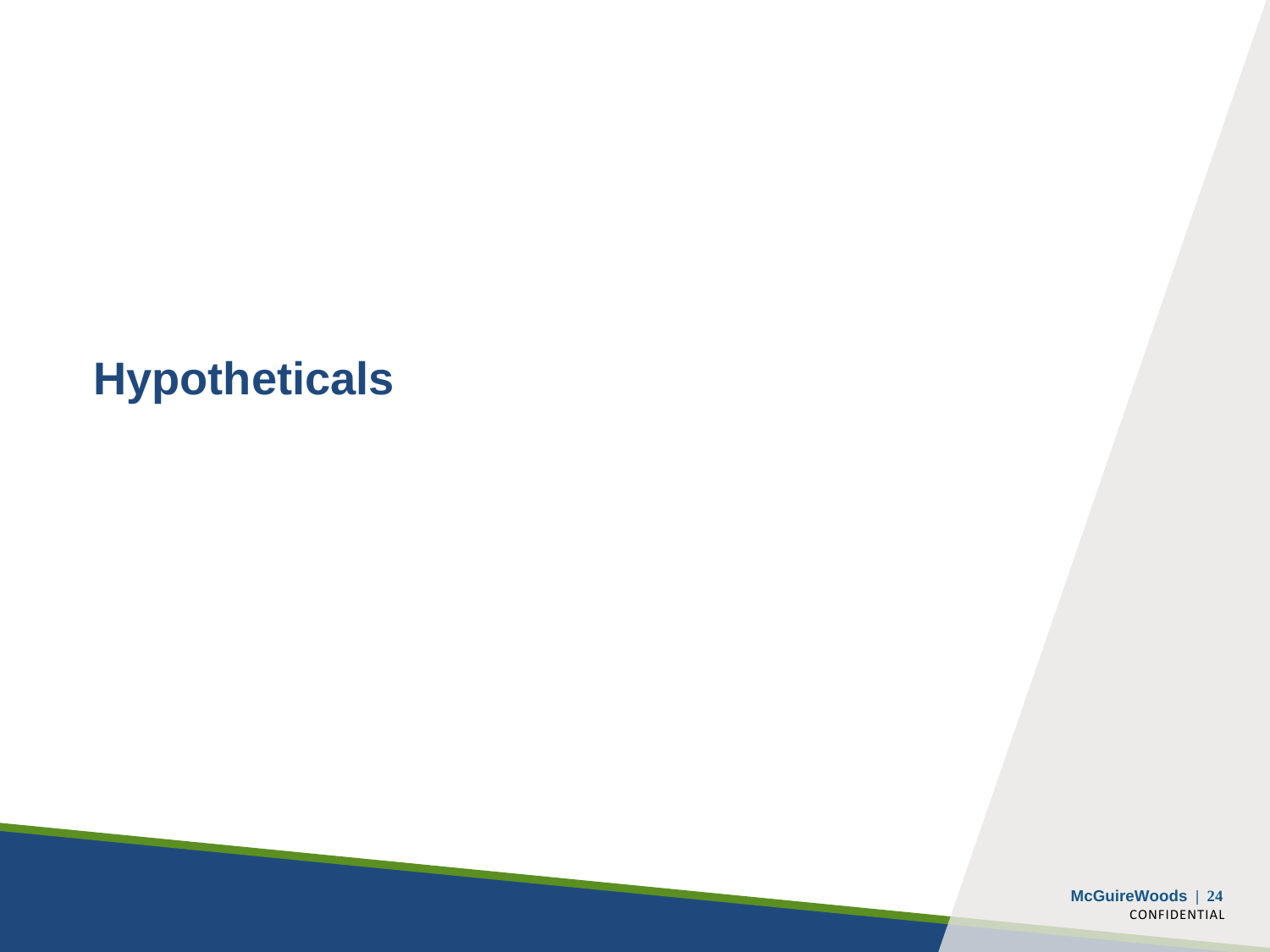## **Hypo 1: New Auditor Finds Error in Prior Financial Information**

- $\triangleright$  County X is in the process of issuing tax increment financing bonds for the redevelopment of an area of downtown in which two major companies are negotiating with the County to relocate their business operations to such area.
- $\triangleright$  The County has recently hired a new auditing firm to audit the financials for the current fiscal year.
- $\triangleright$  The County and the Underwriter have been discussing the timing of the financing as interest rates are rising however the final audit will not be completed for another two months.
- $\triangleright$  The new auditing firm informs the County two weeks prior to the anticipated date that the preliminary offering document is to be mailed that the auditing firm has discovered an error in the County's financials that may require the County to have the last two years of financial statements restated.

Should the financing move on as scheduled?

- Does the error have a material impact on the financials of the County?
- Does the error have an impact on the portion of the taxes being pledged as part of the proposed TIF bonds?
- What is the origination of the error? Prior auditing firm? An accounting error caused by staff?
- What are the expected going forward ramifications of the error?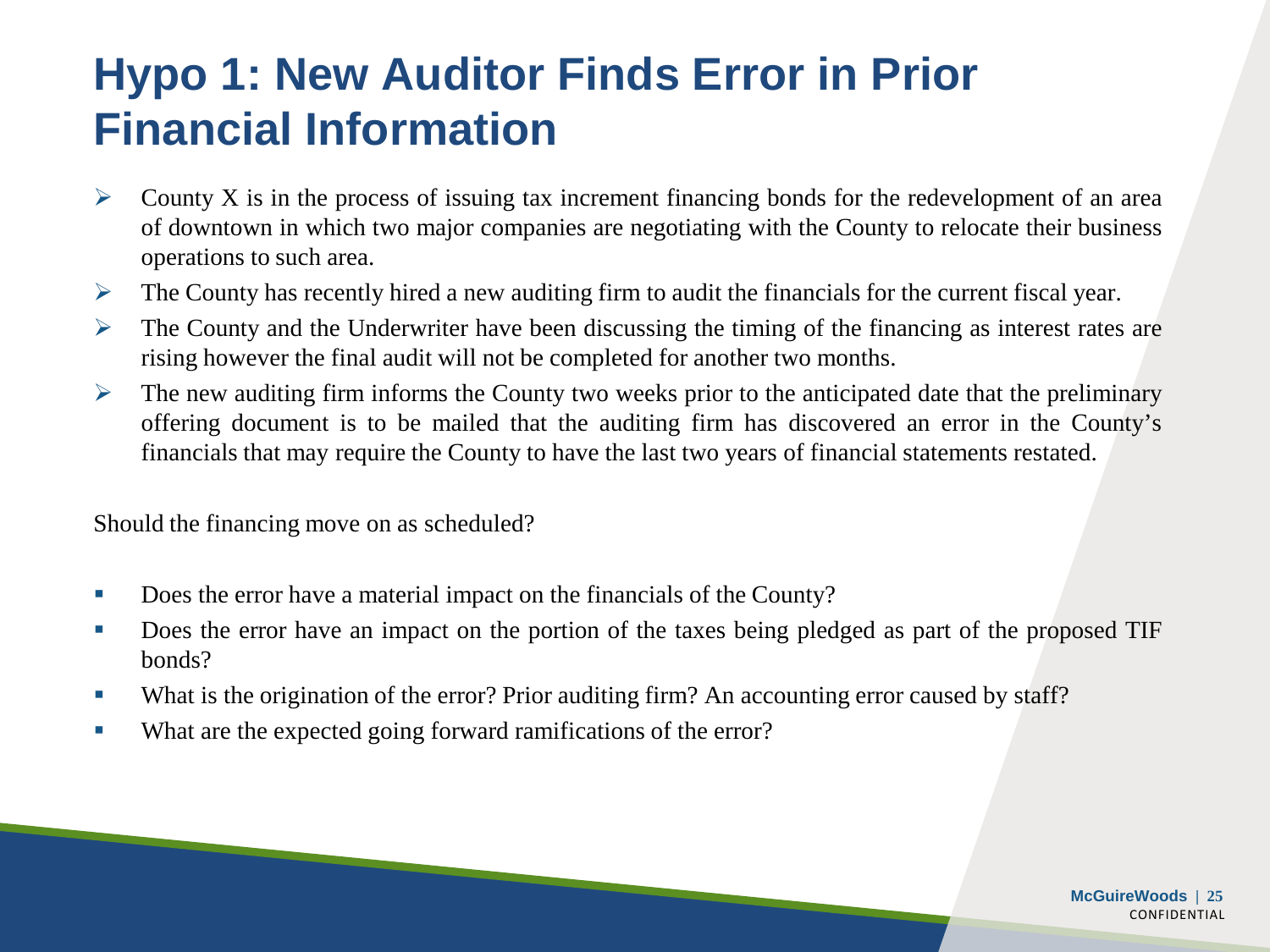## **Hypo 2: School Board Intends to File a Lawsuit**

- $\triangleright$  The County is looking to issue TIF bonds to redevelop an area to attract Walmart to locating to a rural part of the County that has been largely undeveloped but has a major state toll-road that is about to open up in the area. The County believes that the toll-road plus a retailer like Walmart will bring residential developers to the area to develop the property and increase property taxes. The County has already spoken to one developer that is interested in building a large community if the County is able to secure Walmart.
- The local School Board is largely opposed to the County's issuance of TIF bonds. The School Board and the County have a long history of disagreeing over the School Board's budget and the County has not increased the School Board's budget in over three years.
- $\triangleright$  The School Board believes that it is already underfunded and is of the opinion that the school system would not be able to support an influx of students that could result from a new large employer and a substantial amount of residential development.
- Politically the County is not in a position to raise property tax rates for the foreseeable future.

Does the County have notice of or anticipate the School Board litigating the issuance of the TIF bonds?

- Does the County anticipate that the School Board may legally challenge the issuance of the TIF bonds?
- Does the County have a reasonable basis for the proposition that "but for" the County's subsidies to the TIF district that the redevelopment would not otherwise occur?
- Is the TIF district appropriately sized for the proposed redevelopment plan? Does it capture more increment revenues than necessary?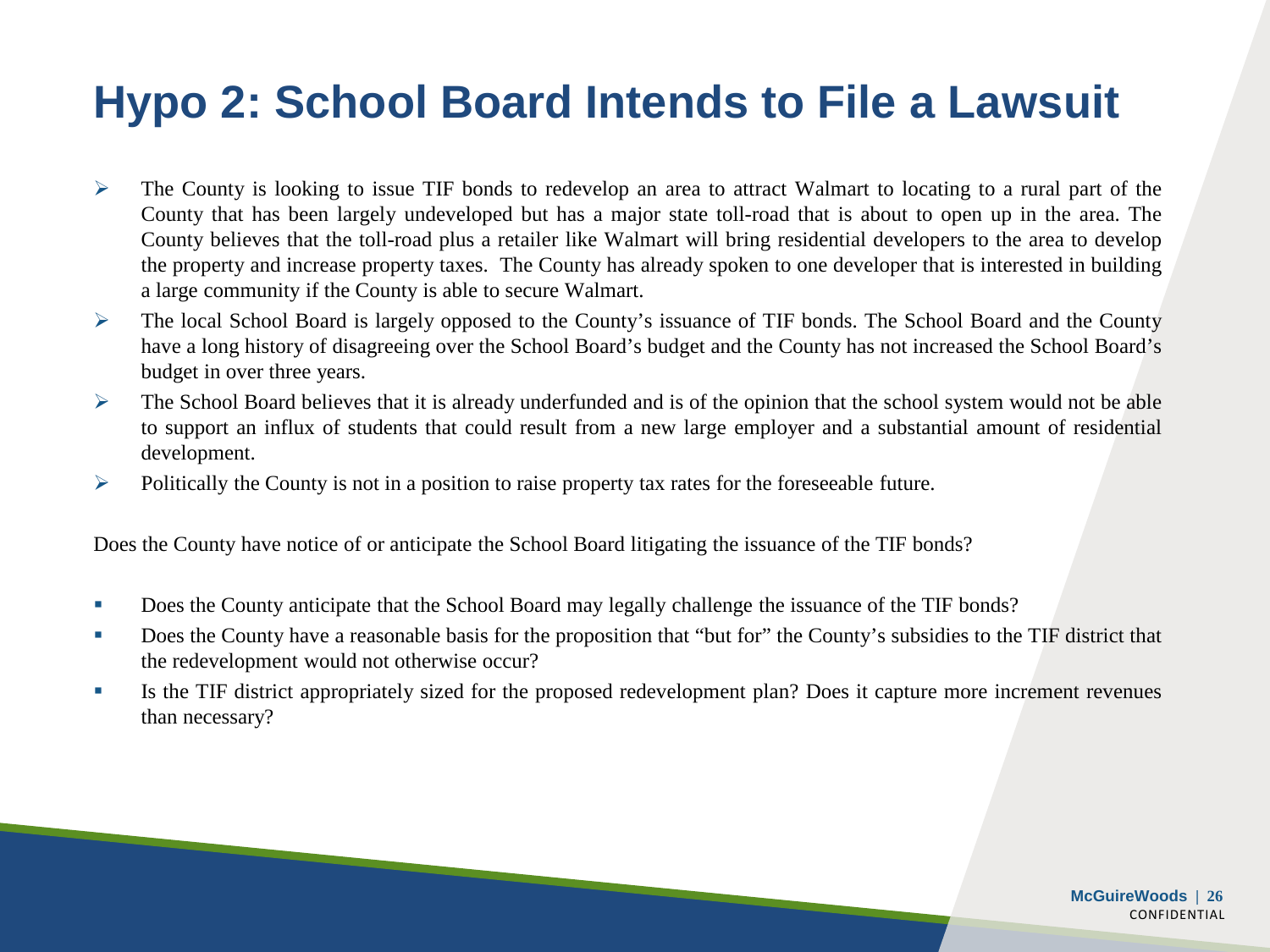## **Hypo 3: Prior Compliance with Continuing Disclosure Obligations**

- $\triangleright$  County X has never issued TIF bonds. Although it has a number of general obligation bonds and revenue bonds outstanding, due to the political climate in the County, the County has not issued bonds in over three years. The County also does not have a financial advisor.
- $\triangleright$  While conducting due diligence on an upcoming issuance of TIF bonds by County X, the Underwriter discovers that the County has not complied with its Rule 15c2-12 continuing disclosure obligations for the last three years. Although the County self-reported its continuing disclosure violations in the SEC's MCDC initiative in 2014, after bringing itself into compliance in connection with the SEC's Order with the County, the County has not been in compliance with its continuing disclosure obligations since that time.

Does the Underwriter have a reasonable basis under Rule 15c2-12 for believing that the County will comply with its continuing disclosure undertaking under Rule 15c2-12 with respect to the TIF bonds?

- Does the County have continuing disclosure policies in place? Is the staff aware of the policies?
- Has there been staffing changes over the past three years?
- Is the staff willing to correct the violations?
- What internal changes is the County staff proposing to make to prevent future compliance?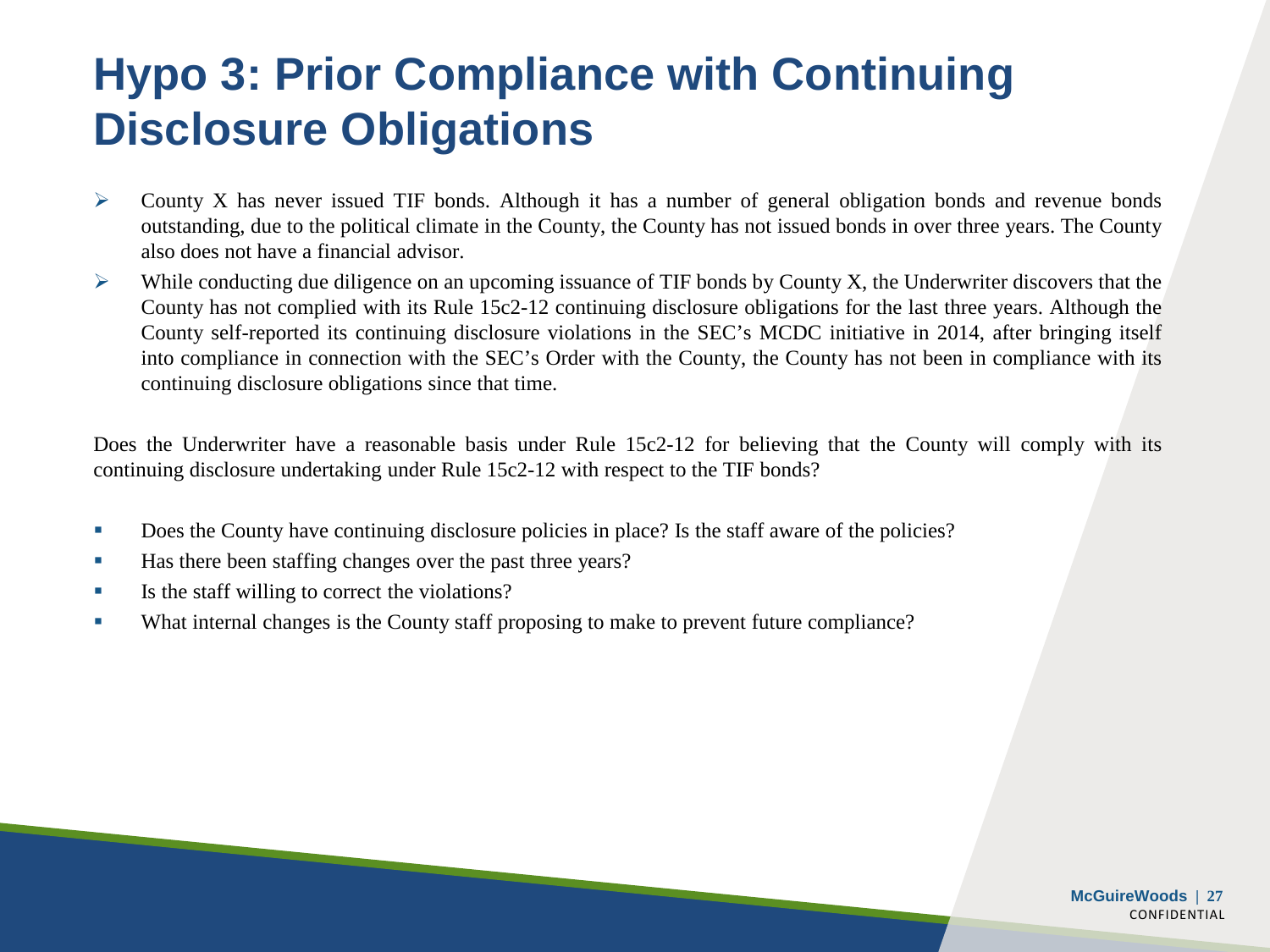#### **Resources**

- GFOA: "An Elected Official's Guide to Tax Increment Financing" <https://www.gfoa.org/sites/default/files/EOGTIF.pdf>
- $\triangleright$  National Federation of Municipal Analysts: "Recommended Best" Practices in Disclosure for Tax Increment Supported Debt" [https://www.nfma.org/assets/documents/DG.BP.rbp\\_tax\\_incr.doc.pdf](https://www.nfma.org/assets/documents/DG.BP.rbp_tax_incr.doc.pdf)
- ► Council of Development Finance Agencies: [www.cdfa.net](http://www.cdfa.net/)
- $\triangleright$  SEC 2012 Report on the Municipal Securities Market <https://www.sec.gov/news/studies/2012/munireport073112.pdf>

**McGuireWoods | 28 CONFIDENTIAL**